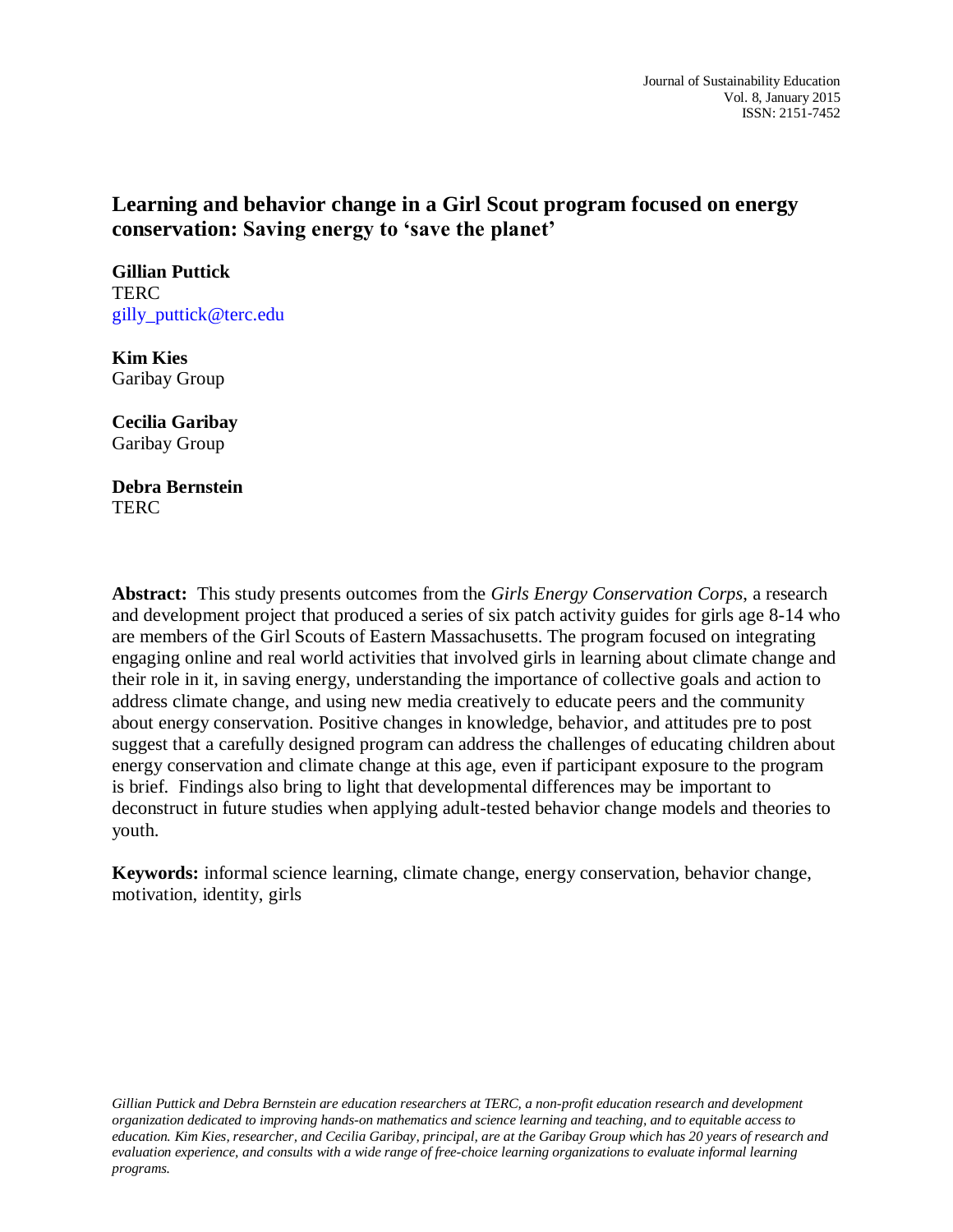#### **Introduction**

Programs and materials addressing energy conservation in the context of climate change education are proliferating, designed for use in both formal and informal settings. Energy and climate change are two cross-cutting concepts that feature prominently in the Next Generation Science Standards (Achieve 2013), appearing in the frameworks as appropriate topics for middle school. However, evidence is needed on how youth learn effectively about these topics. This study describes an informal science education program, the Girls Energy Conservation Corps (GECCo), developed for Girl Scouts age 8 to 14, which was designed to connect knowledge about energy conservation and climate change to action. We report the results of a mixed-method qualitative and quantitative study, using quantitative measurement of knowledge, motivation, identity/belief, and behavior change in a pre/post design, and qualitative analysis that helped inform the overall impacts. We discuss the implications of our findings for how educators might reimagine the purposes of energy education as we collectively develop recommendations for education and conservation efforts.

#### **Theoretical framework**

#### *Energy education*

Concerns over lack of understanding of critical energy-related issues, such as the lack of sustainability of our reliance on fossil fuels (e.g., DeWaters and Powers 2011, Southwell et al. 2012, NEETF 2012), have motivated the proliferation of programs focused on energy education. Programs span all grade levels and focus both on formal and informal instructional settings. Examples of initiatives across this spectrum include the development of curricular frameworks, e.g. the Energy Literacy framework developed by the Department of Energy (DOE 2012), Energy Kids developed by the U.S. Energy Information Administration (eia.gov/kids/); programs to conduct energy audits in schools (greeningschools.org, nrel.gov/education/), curriculum materials (DeWaters and Powers 2006, 2011), teacher professional development programs (James, Robinson and Powell 1994), science fair projects (NEED.org) and competitions (innovatetomitigate.org, climateweek.com). Environmental impacts or sustainability are generally provided as the context for teaching and learning about energy (Southwell et al 2012), but a focus on these seldom appears to be integrated, with some exceptions, e.g., Demeo, Feldman and Peterson (2013).

#### *Behavior change*

Behavior change is a multidimensional construct that is increasingly being examined with respect to energy savings (Abrahamse et al. 2005, Osbaldiston and Schott 2012) and to action related to climate change (Dietz et al. 2009, Rabkin and Gershon 2007). Several theories of behavior change have been developed (e.g., Adjzen 1991, Prochaska et al. 1997, Kolmus and Agyeman 2002) and all include similar psychological and behavioral components. In particular, the trans-theoretical model of behavior change (Prochaska et al. 1997) theorizes that behavior change is a process that occurs over time through a sequence of stages that help determine the readiness for change. Stages begin with 'pre-contemplation' in which there is no intention to change, followed by 'contemplation' where people begin to think about changing behavior. Next, people engage with 'preparation' where they take steps towards action that will occur, followed by 'action' in which concrete steps are consciously taken around the planned action. Finally, the 'maintenance' stage refers to adhering to the actions for a longer time period, usually considered success if maintained for six months or more (Prochaska et al. 1997). Some criticisms of the transtheoretical model have been made; however it has been a dominant model in studying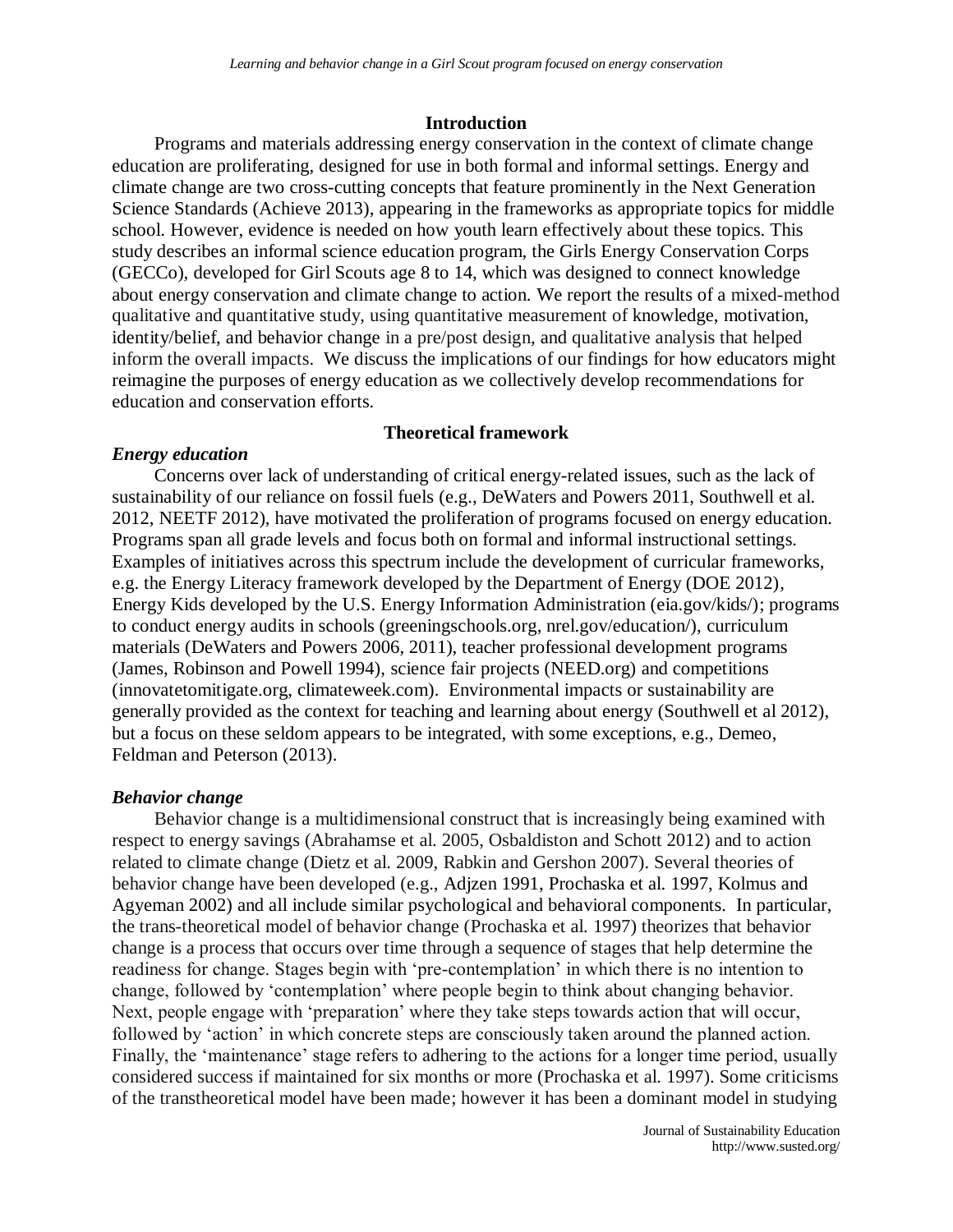and understanding change in the behavior of individuals in relation to health behaviors such as diet or smoking.

#### *Climate change education*

The cognitive and perceptual challenges to learning about climate change are well known (Grotzer and Lincoln 2007, MacCaffrey and Buhr 2008). Understanding climate change requires an understanding of complex earth systems (Sell et al. 2006). Students poorly understand many of the basic physical phenomena underlying these interactions (Gautier and Rebich, 2005), and may base their conclusions about the reality of global warming on weather events (Choi et al., 2010). The general lack of student understanding of the role of evidence, theory, and debate in scientific practice (Duschl et al. 2007, Kuhn and Reiser 2006), addressed in the Next Generation Science Standards (Achieve 2013), is another significant issue that impacts students' capacity to understand the basis upon which the scientific consensus about climate change is built.

Many of the concepts that taken together contribute to an understanding of climate change are taught at the high school and college level. However, at the middle school level, students are capable of learning about some of the foundational concepts, e.g., the carbon cycle (Dauer et al. 2013, 2014), the relationship between weather and climate or the local impacts of sea level rise (Holtshuis et al. 2012). Indeed, the Next Generation Science Standards explicitly include these concepts and others, such as being able to identify greenhouse gases, or analyze Earth's energy budget (Achieve 2013) for middle school students, who constitute a proportion of the participants in our study.

#### *Theoretical framework for the GECCo program*

Scholars in the fields of education (Bateson 2007, Grotzer and Lincoln 2007), pyschology (APA 2009, Saunders 2003), environmental science (Kolmus and Agyeman 2007, Leiserowitz et al. 2005), and communication (Moser and Dilling 2007 and references cited therein) among others have all proposed approaches for educating the public more effectively about climate change. We sought to integrate several of these approaches as we developed the GECCo program, as follows.

The program was built on the assumption that those who move to action now can raise awareness about climate change (Doherty & Clayton, 2011). In particular, for young people for whom realizations about the reality of climate change and resulting feelings of powerlessness can be overwhelming, taking action can combat a sense of paralysis (NRC 2011, AMA 2009). We conjecture that a sense of empowerment might ultimately result in young people enlisting others in behavioral changes that might move society into less dangerous trajectories (Leiserowitz 2005). The program is also guided by theories of behavior change (Adjzen 1991, Prochaska 1997, Kolmus and Agyeman 2002) and findings from conservation psychology (Saunders 2003, Brook & Clayton 2005). GECCo girls identify ways in which they use energy, and brainstorm and practice how they can save it. Through understanding the power of collective action (Goddard 2001) – how little things add up - they become agents of change in energy conservation.

Social norm messages, which provide information about other people's behavior and beliefs, have been shown to affect conservation behavior change (Nolan et al. 2008, Schultz et al. 2007, Bernedo, Ferraro and Price 2014). GECCo harnesses the power of social norms by asking girls to set group goals and share their conservation efforts (Nolan et al. 2008, Puttick and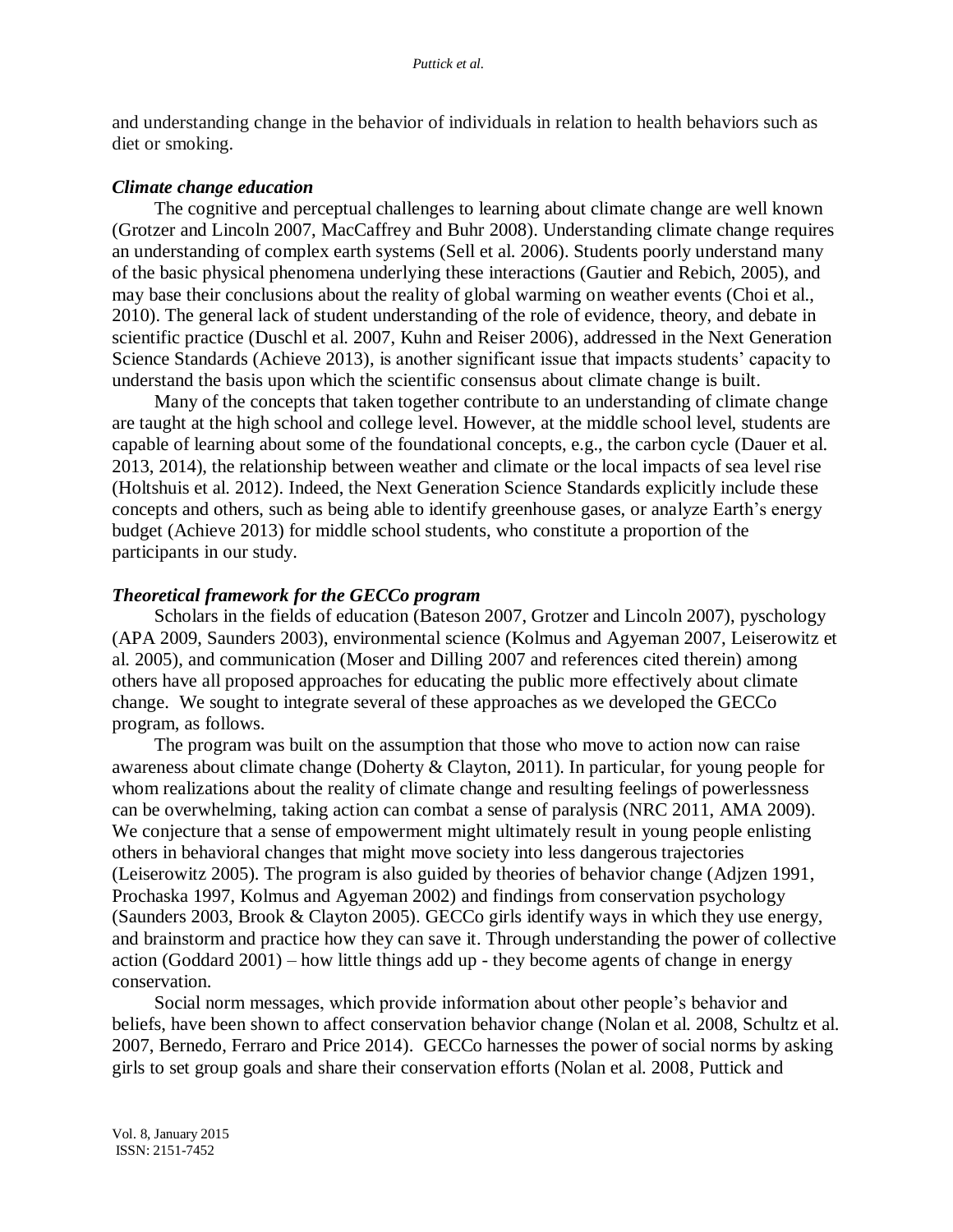Bernstein 2014). GECCo program norms complement Girl Scout norms that emphasize social identity, care of the environment, and taking community action (Britner 2002).

Not only are GECCO activities designed to be fun and engaging – important attributes for a free-choice learning environment (Bell et al. 2009) - but they also support changes in attitude and behavior through experiential and analytic learning (Guiney and Oberhauser, 2009). In addition, opportunities for involvement in actions that make a difference nurture conservation skills and attitudes in the face of a pressing global problem (Leiserowitz 2005, Thogersen & Olander 2003).

While the GECCo program does not aim to identify the many constructs that have been defined in behavior change models, we addressed the five processes we conjecture that the project had the most potential to impact:

- 1. Raising consciousness about energy conservation and climate change including alternative actions to take (increased knowledge or understanding)
- 2. Motivation to change (a process that involves a weighing of the pros and cons of energy saving behaviors)
- 3. Identifying as someone who can and wants to save energy
- 4. Behavior management techniques such as creating and placing reminder signs, bracelets, etc.
- 5. Making a firm commitment: showing the intention to engage in the behavior such as writing a pledge, or logging energy saving actions online.

### **Program Design**

GECCo consists of a 6-patch program following the patch structure used in Girl Scouts (GS). Patches, awarded for activities that are developed at and approved by individual GS Councils, are worn on the back of the vest or sash but otherwise are not different in substance or style from badge activities approved by the national GS council. Patches were designed for Juniors aged 8-11, and Cadettes aged 12-14.

Each GECCo patch included seven or eight activities carefully designed to engage young people in informal learning settings (Falk et al 2007). They were aligned with the kinds of activities that girls and troop leaders expect to find in a Patch program to maximize use of the program in the GS free-choice environment. These are activities that involve arts and crafts, games, and "up-and-moving" activities; types of activities that girl scouts typically find fun and engaging. Each patch included an arts-and-crafts activity, an "up-and-moving" activity, a computer, card or board game, an action in the community or taking leadership with younger girls, at least one science investigation and a field trip investigation. All activities addressed at least one of the intended outcomes of the program.

To earn a patch, girls are required to complete at least four activities. Completion involved an average of two-three hours of troop time over one or two troop meetings. In addition, some out-of-troop time was taken to complete additional activities such as tracking energy savings. The resulting six patches (Figure 1) are:

### *Junior patches*

*Going Green with GECCo*:Juniors learn their "GECCo Color" which tells them how much energy is needed to support their lifestyle, make a pledge to save energy, and track their collective energy savings. An animated movie provides an introduction to greenhouse gases, global warming, and climate change. The goal is to use the connection between energy use and climate change as a rationale to save energy. Girls gain further information about how their energy use connects to climate change by playing a card game and completing an energy challenge. They also play an online game in which they help an online persona make personal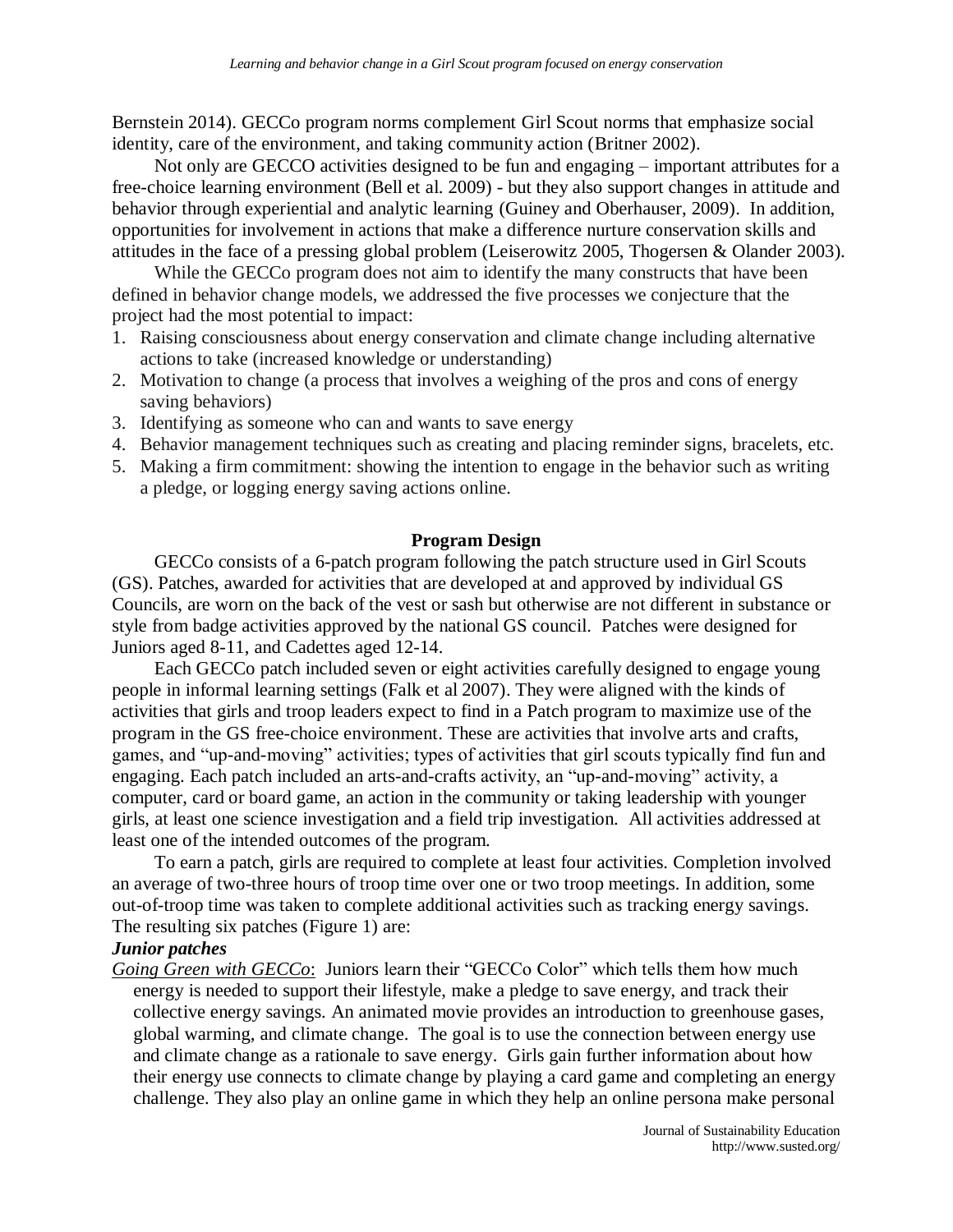energy choices that present trade offs between saving energy and personal 'happiness.'

- *Be Cool:* Juniors learn how to use less energy to heat and cool a home by acting out skits, making simple draft finders by attaching paper streamers to wooden dowels, gecko draft blockers consisting of gecko-shaped tubes filled with sand, and adjusting thermostats. They investigate the mechanism of passive home heating through hands-on investigations and adjusting window coverings, and construct and manipulate a mobile to learn about Earth's carbon balance.
- *Less Hot Water:* Juniors use kill-a-watt meters to measure the amount of energy used to heat a cup of hot chocolate. They learn about how using water uses energy by running a water relay race, measuring water from a faucet, and playing a card game to learn that they are connected to climate change every time they use hot water. They time their showers and create playlists to time shorter showers.

## *Cadette patches*

- *Power Down:* Cadettes explore their own use of electricity, identify appliances that passively use energy, find ways to save energy, and share information about ways to save energy and fight climate change. The patch includes "Watts it Take?" kits which contain kill-a-watt meters, incandescent and cfl bulbs mounted on a stand, a hairdryer, and other supplies that will allow girls to compare the energy use of bulbs and small appliances. Cadettes play a fast-paced card game similar to Crazy Eights to learn the chain of events that connect their everyday activities to climate change via carbon emissions.
- *Travelin' Green:* Cadettes explore their own travel habits, identifying ways they might save energy. They learn about energy consumption for transportation by competing to generate the least amount of carbon emissions in a board game focused on the concept of fuel efficiency. They conduct a physical simulation to explore the concept of miles per gallon and the fact that different vehicles have different fuel efficiencies. They share information about saving energy used for transportation and reducing greenhouse gases.
- *Tell the World:* Cadettes focus on leadership by learning how to craft persuasive messages that "tell the world" how to save energy, and how energy use is connected to climate change. They plan, create, and share videos, e-cards or signs in the community. They choose and lead an engaging activity with younger Girl Scouts that aligns with the Girl Scout community action priority.



Figure 1. The six patches in the GECCo program.

In all of the patches, girls make a pledge to save energy. In three of the patches, girls were required to complete an Energy Challenge as one of the four activities chosen to earn the patch. In the Challenge, girls:

1. Select one of three conservation challenges – protecting geckos and their habitats, planting trees, or educating people about climate change

Vol. 8, January 2015 ISSN: 2151-7452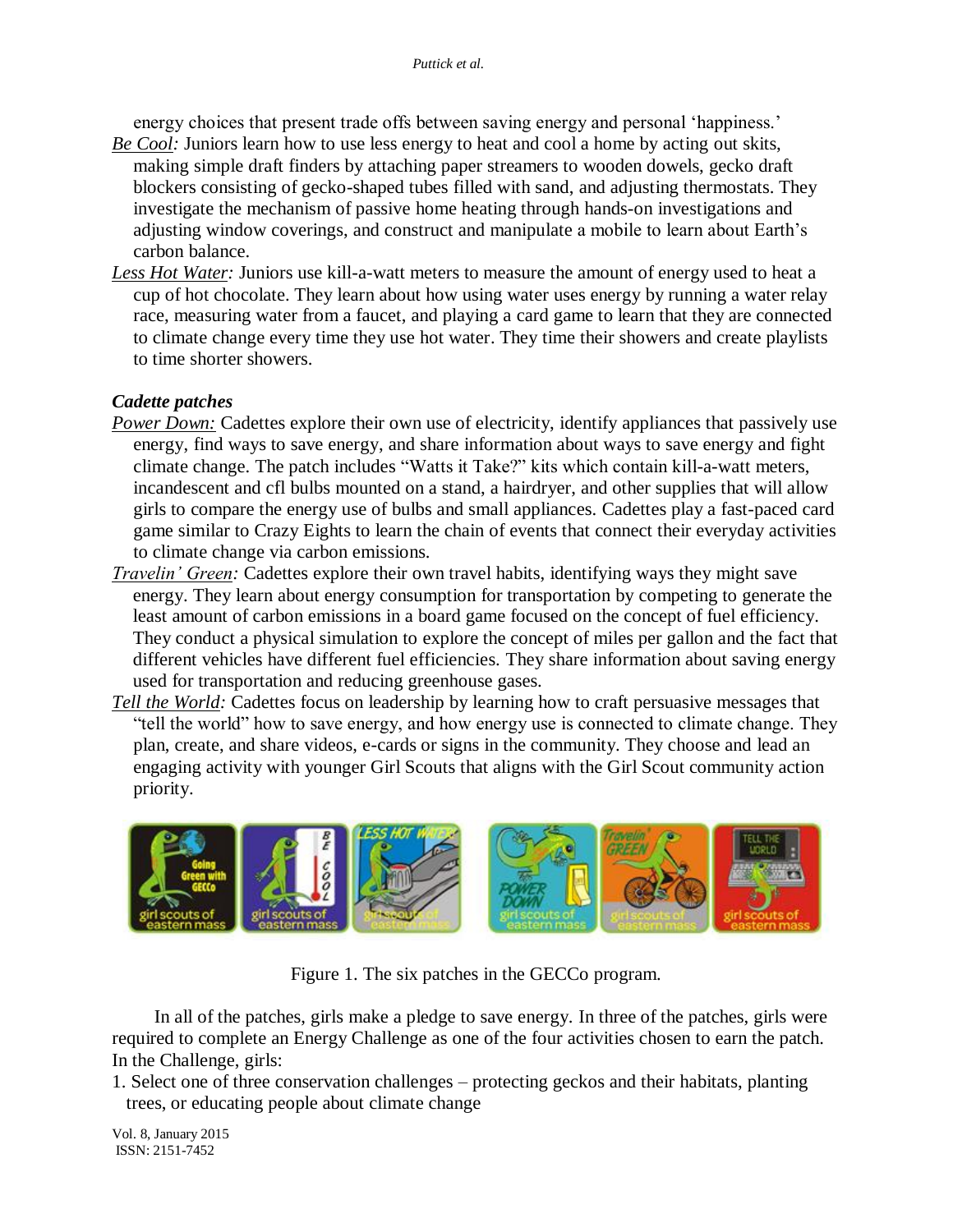- 2. Choose a fundraising goal (\$5, \$10, or \$25) for that challenge
- 3. Earn points toward that goal by practicing and reporting energy saving actions on the GECCo Challenge page of the website. Points accrue to the troop as they work towards their challenge goal, and visitors to the Challenge page can see how much money girls across all troops have earned toward their challenges.



Figure 2. Extensive use of the GECCo gecko created a unified program identity across all patches and activities.

Finally, we systematically and explicitly tried to emphasize the connection of individual actions to climate change throughout the patch guides. The introduction to and goals for each activity described the connection, and girls were asked to reflect on it at the conclusion of each activity through a group discussion of what they had learned. Additionally, patch activities at both the junior and cadette levels were specifically created to address this connection. In the junior patch guides, for example, the *Climate Change Connection* movie explains how energy use contributes to an increase in greenhouse gases, which directly impacts climate change. For cadettes, the U2CC game encourages players to understand the relationships between energy use, power plants, fossil fuels, greenhouse gases, and climate change, as they create sequences of cards a Crazy Eights-style card game.

The website [\(http://www.girlscoutseasternmass.org/gecco/\)](http://www.girlscoutseasternmass.org/gecco/) hosts the patches (including a downloadable Activity Guide for each patch), an online energy game and a video, and pages that feature new media products produced by girls. It supports the patch activities and offers a public face for the GECCo program through which all participating troops can aggregate their energy saving actions and see the power of collective action.

The GECCo program continues as part of the general offerings available to Junior and Cadette troops. It is included in the annual Girl Scouts of Eastern Massachusetts council catalog, which lists all of the authorized patch programs and from which troops select the activities they plan to conduct during the year. The materials are available to councils in other regions, who can find and access the program through the website.

#### **Methods**

The summative evaluation was based on a mixed-method qualitative and quantitative design (Greene and Caracelli 2003). Collecting key information about the same constructs in different ways, e.g., from girls, troop leaders and parents, allowed researchers to seek convergence or corroboration of information that confirmed and/or further explained the outcomes (Graham 1989). In addition, using a variety of quantitative measurements in a pre/post design, and qualitative measurements, allowed researchers to include both the rigor of statistical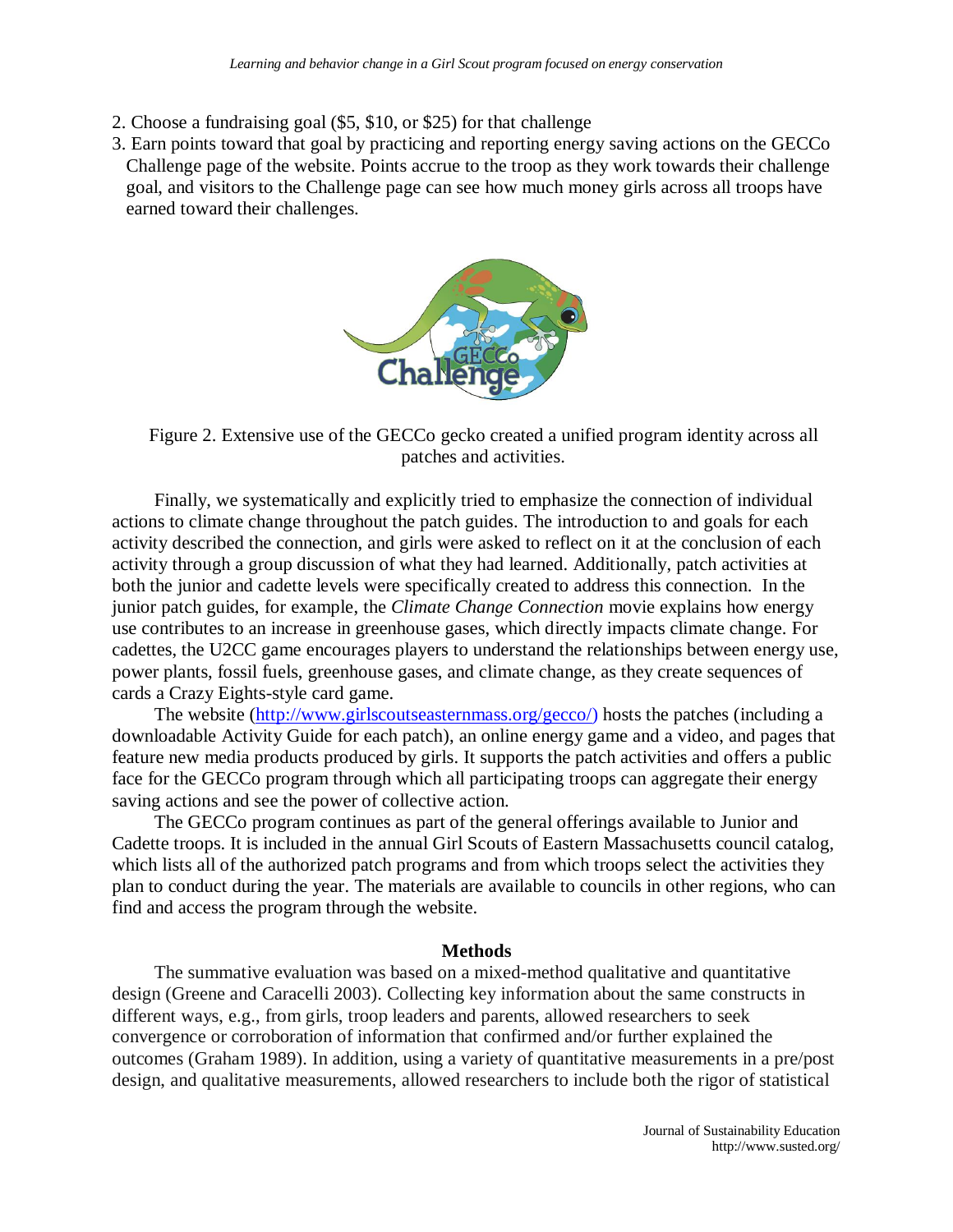analysis and the depth and breadth of thematic and/or content analysis that helped inform the overall impacts.

### *Instruments*

Data were collected using the following instruments:

*Girl Scout Surveys.* Pre/post surveys were administered in person to participating girls to assess how the patch activities affected girls' knowledge, attitudes, motivation, behaviors, confidence in saving energy, and spreading the word about conserving energy. Surveys were completed during troop time; pre-patch surveys were completed at the start of a troop's involvement, while postpatch surveys were administered after each patch. We took great care to introduce the survey as a way for the girls to understand how they felt about climate change and energy before and after they did their patch. We emphasized that there were no right or wrong answers and that no one else would see their answers. Troop leaders were trained to read a scripted introductory paragraph for the survey so all girls received the same message. Overall, 356 girls completed both the pre- and post-patch surveys. The completion rate for all girls combined was 78%. This is about the expected rate for this data collection method. The survey included 2 multiple choice, 1 open-response, and 5 true/false knowledge questions (see Table 3 for examples); 2 true/false and 12 likert-scale attitudinal questions (Tables 5, 6, 8), and 3 likert-scale behavior questions (Tables 9 and 10).

*Troop Leader Surveys.* Troop leader surveys provided a deeper understanding of: 1) the patch experience; 2) patch effects on troop leaders (to be reported elsewhere); and 3) perceptions of impacts on the girl scouts. Surveys were administered online after troops had completed postpatch surveys. A total of 63 troop leaders (90%) completed the survey.

*Parent Surveys.* We used parent surveys to better assess how the patch activities influenced participating girls' energy-related behaviors at home. By asking them to report on their daughter's energy saving actions, we were able to triangulate self-report data from the girls themselves. Parent surveys were administered online after girls' post-patch surveys were completed. A total of 243 parents (69%) completed surveys. Most parents were mothers (95% for Juniors and 88% for Cadettes). Some were also troop leaders (16% for Juniors and 25% for Cadettes).

*Observations.* We observed girls during patch activities to obtain a general understanding of the girls' experiences and interactions. We were especially focused on engagement as well as evidence of deepening awareness of energy conservation and climate change topics. We observed a total of 12 meetings to allow us to collect observations from all 6 patches. We selected medium sized troops (8 to 16 girls), which allowed us to keep a low girl to observer ratio and systematically observe group dynamics and interactions. Observations were scheduled based both on when troops were meeting and the activity/patch scheduled for that session. We found representative troops to meet our stratification needs, even though schedule shifts, winter storms and sometimes last-minute troop leader communications challenged observation scheduling and optimum troop selection.

*Energy Challenge Logs.* Junior patches required the girls to complete the "Energy Challenge" activity, which asked girls to enter their energy saving actions on the GECCo website. Taking part in this activity was optional for Cadettes. Data were downloaded from the website, and final points based on energy savings were summed.

*Girls' Media Products.* Girls completing the "Tell the World" patch created a media message. These provided additional data to examine the extent to which girls developed conservation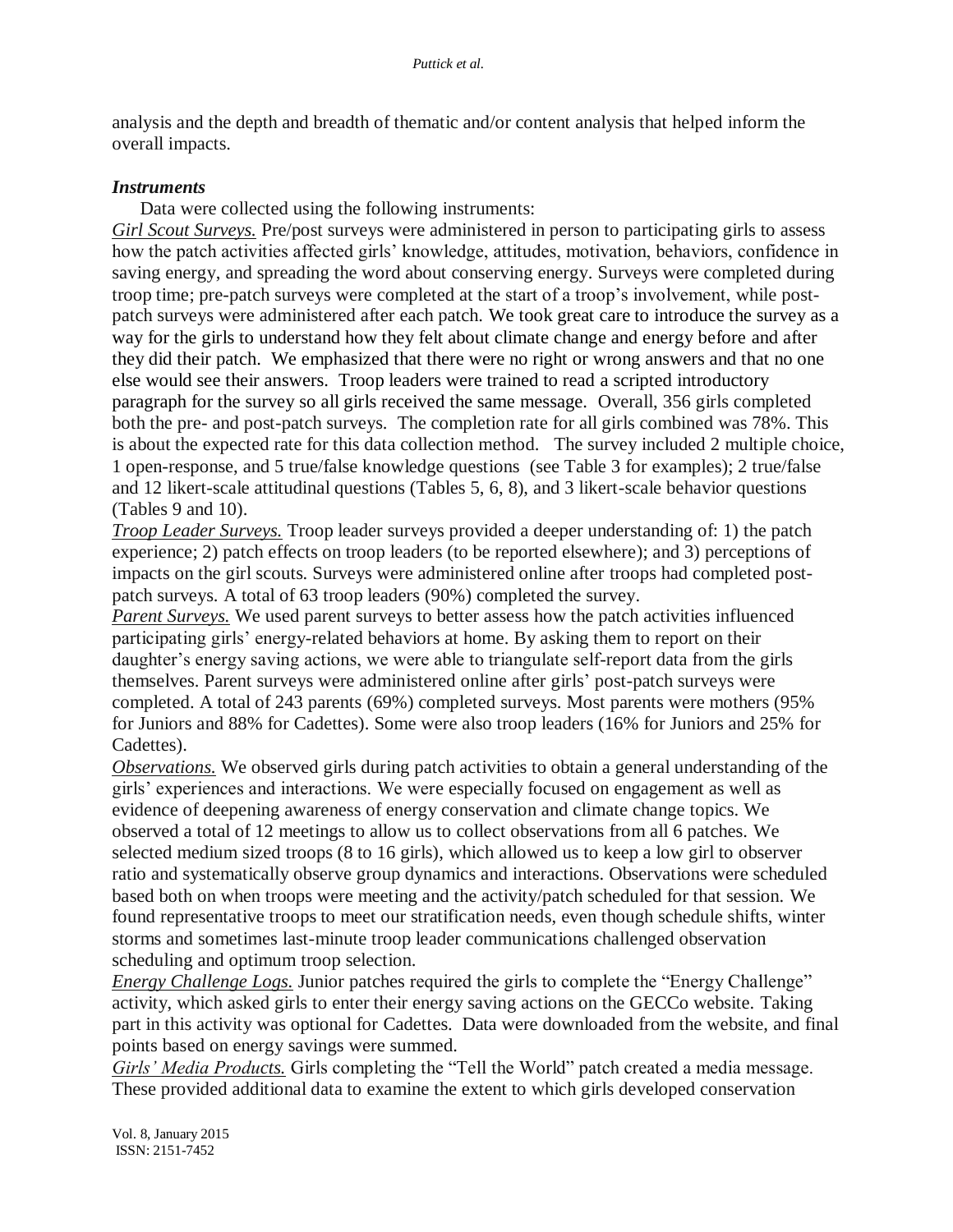messages.

### *Participants*

Participating troops were recruited during the summer and fall of 2010. Initially, 65 troops were recruited. Of those, 44 troops (38 Juniors and 26 Cadettes) completed the patches (Table 1). Most troops who dropped out did so due to competing activities rather than because of a lack of interest. A total 483 girls (326 Juniors and 157 Cadettes) participated. Troops were expected to complete at least one patch, but had the option to complete all three patches for their level. The majority (84%) completed one patch.

The summative evaluation of Junior patches began in Fall 2010, while the Cadette summative evaluation occurred during the Spring and Fall of 2011. The majority of participating girls from Junior troops were between the ages of 9-11, and from Cadette troops between 12-14. The majority (60% of Juniors and 76% of Cadettes) self-identified as Caucasian. A fair number of girls (26% of Juniors and 14% of Cadettes), however, chose not to share their ethnic background.

| <b>Recruitment</b> | <b>Number of troops</b> | <b>Completed</b> | <b>Retention rate</b> |
|--------------------|-------------------------|------------------|-----------------------|
|                    |                         |                  | $\binom{0}{0}$        |
| <b>Juniors</b>     |                         |                  |                       |
| Cadette (Year 3)   |                         |                  |                       |
| Cadette (Year 4)   |                         |                  |                       |

Table 1. Number of troops participating, and retention rates.

Survey completion rates (Table 2) varied due to typical spotty attendance patterns at troop meetings.

| <b>Survey Type</b>          | <b>Number completed</b> | Completion rates (%) |
|-----------------------------|-------------------------|----------------------|
| Junior pre/post survey      | 235                     |                      |
| Junior troop leader survey  | 37                      | 90                   |
| Junior parent survey        | 134                     | 44                   |
| Cadette pre/post survey     | 121                     | 78                   |
| Cadette troop leader survey | 26                      | 90                   |
| Cadette parent survey       | 109                     | 69                   |

Table 2. Survey completion rates by survey type and girl scout level.

### *Analysis*

Quantitative data were analyzed using basic descriptive statistics that were summarized in tables or charts. Researchers examined frequency and percentage distributions, using statistical analysis to test for significance. All pre-post comparisons presented here include only those participants for whom we had both pre- and post- survey data, as indicated by different sample sizes in each table in the results section. The main statistical tests included:

• Pearson Chi Square tests for differences in pre/post-patch nominal variables and Fisher's Exact tests when some categories had small numbers.

• Related or paired sample Wilcoxon signed-rank tests for ordinal variables assessing differences in pre/post-patch answers.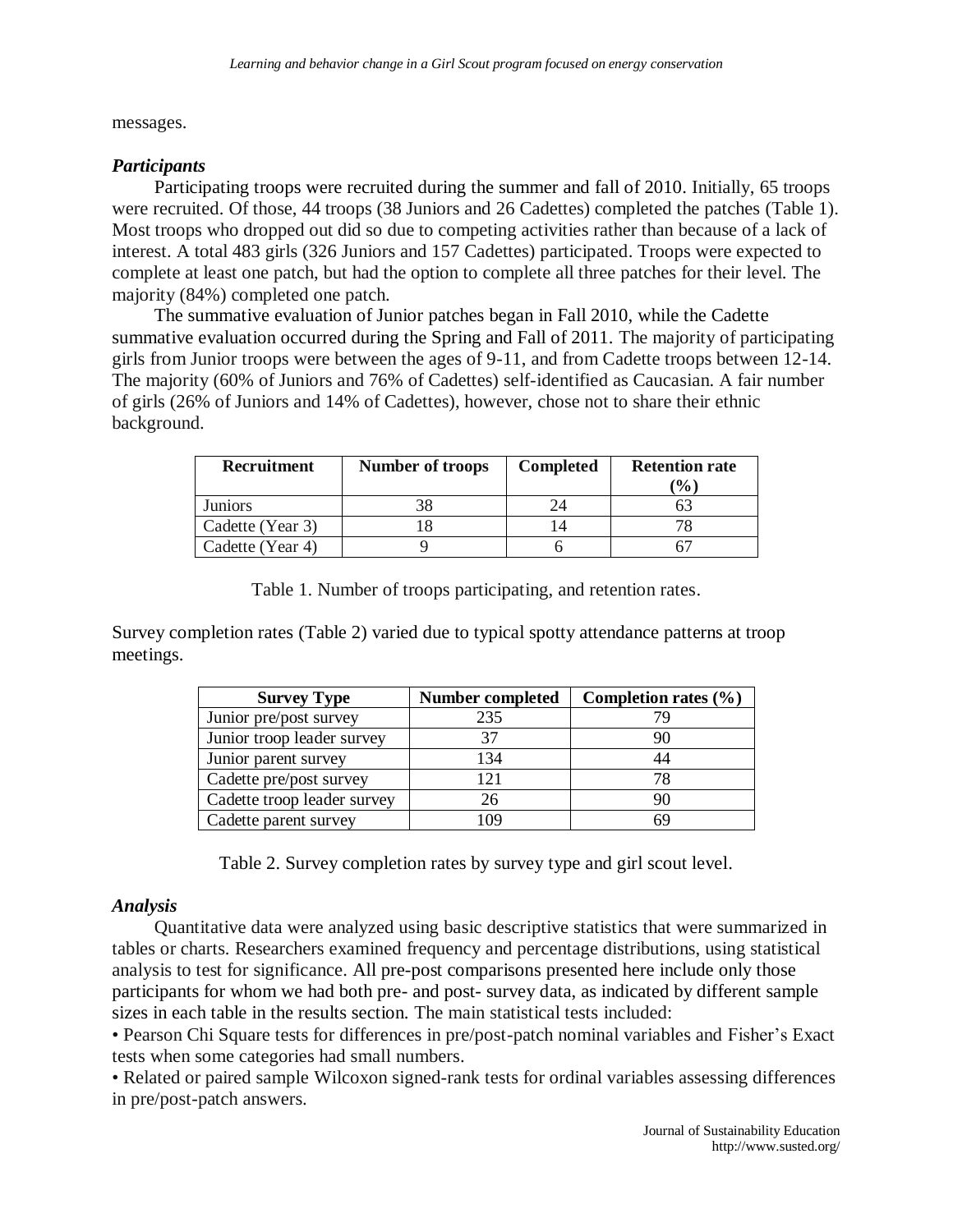To assess behavior change, we analyzed the pre/post psychological and behavioral stages of change identified above as having potential for impact by the program. Questions examined participants' readiness for saving energy with progressively broader circles of influence: themselves, their families, other troops, and their towns. The girls were also asked to identify how often they were willing to or currently saving energy in several common energy use areas.

We used content analysis of open-ended survey questions to develop response categories and descriptions. Observation data consisted of written field notes, photo documentation, and summaries from team debriefs. Research team debriefs involved review of documentation to discuss evidence of engagement, awareness/knowledge building, and motivation as well as to identify contextual issues of importance. Data were coded and analyzed using thematic analysis.

Each "Tell the world" product was reviewed using four criteria: Girls used technology to create their message, conveyed an accurate energy conservation message, made an explicit connection between energy use and climate change, and conveyed why the viewer should follow the prescribed action. Results were summarized with examples from the girls' media.

#### **Results**

#### *Knowledge about Climate Change*

Junior girl scouts deepened their understanding of climate change through the patch activities, increasing the percentage of questions they answered correctly on the knowledge questionnaire (Figure 3). Statistical tests show significant increases in Juniors' scores after completing one patch (n=235, Fisher's Exact test (2 sided), p=0.003), and after completing a second patch (p=0.021) (Figure 3). The change from patch 2 to 3 was not significant. Cadettes' scores (not shown) increased modestly but not significantly after completing one patch, and scores did not change after the second and third patches were completed.



Figure 3. Percent change in Junior knowledge about climate change from pre to post patches 1, 2 and 3.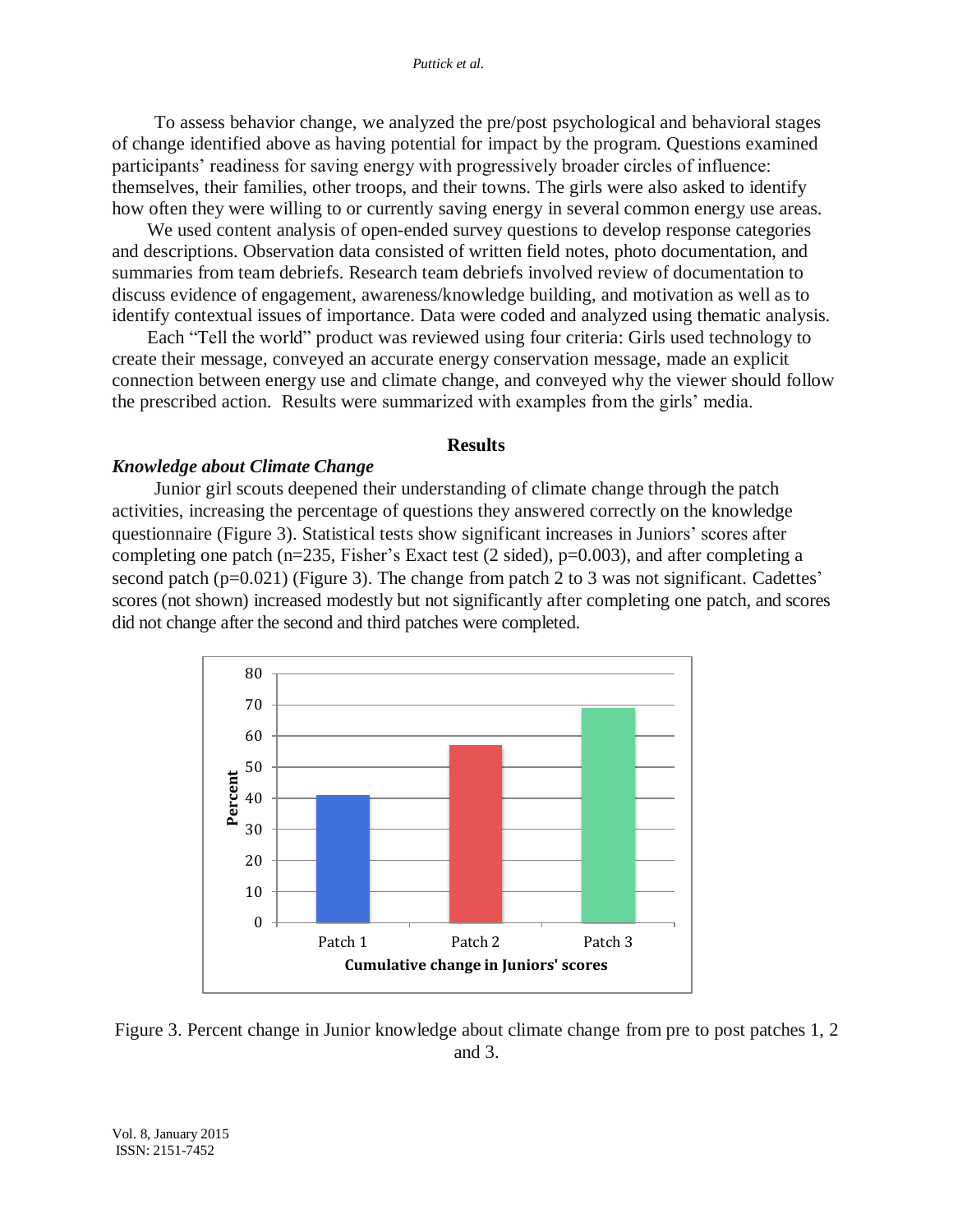| <b>Ouestion</b>                           | <b>Girl scout</b> | Pre-  | <b>Post</b> | <b>Post</b> | <b>Post</b> |
|-------------------------------------------|-------------------|-------|-------------|-------------|-------------|
|                                           | level             | patch | patch 1     | patch 2     | patch $3*$  |
| Why is the climate changing?              | Junior            | 40    | 59          | 68          | 77          |
|                                           | Cadette           | 67    | 73          | 69          | 83          |
| Greenhouse gases keep the planet warm     | Junior            | 42    | 41          | 61          | 85          |
| enough to live on. If we add more         | Cadette           | 64    | 68          | 69          | 17          |
| greenhouse gases, more plants and         |                   |       |             |             |             |
| animals will grow.                        |                   |       |             |             |             |
| When people use energy made from          | Junior            | 35    | 42          | 54          | 77          |
| burning natural gas and other fuels, they | Cadette           | 54    | 61          | 69          | 50          |
| add greenhouse gases to the air.          |                   |       |             |             |             |
| Which of the following actions help to    | Junior            | 67    | 82          | 73          | 85          |
| reduce climate change?                    | Cadette           | 90    | 94          | 100         | 100         |

As expected, the younger Juniors came into the patch activities with less knowledge about climate change than Cadettes (Table 3).

Table 3. Change in knowledge about climate change (percent of correct responses). \*Cadette n for post-patch 3 (*Tell the World)* = 2 troops (16 girls).

Not surprisingly, the extent to which activities integrated climate change information appeared to influence knowledge change scores. Age-related differences are associated with a stronger focus on climate change learning in Junior patch activities than Cadette activities (Table 4). Thirteen Junior activities included climate change information – either integrated directly or mentioned in the goals and wrap-up discussion - while only eight Cadette activities did. The rest of the activities focused on conserving energy and did not mention climate change.

|                             | <b>Climate</b><br>change<br>information<br>strongly<br>integrated | <b>Climate</b><br>change<br>information<br>included but<br>not integrated | <b>Focus</b> on<br>energy; no<br>climate<br>change<br>information | <b>Total</b><br>number of<br>activities in<br>all three<br>patches |
|-----------------------------|-------------------------------------------------------------------|---------------------------------------------------------------------------|-------------------------------------------------------------------|--------------------------------------------------------------------|
| Junior patch<br>activities  | 6                                                                 |                                                                           | 13                                                                | 26                                                                 |
| Cadette patch<br>activities |                                                                   |                                                                           | 10                                                                | 18                                                                 |

Table 4. Extent to which individual patch activities integrated climate change information across all patches.

Girls who engaged in activities that integrated climate change information showed more increases (44%, n=312) in correct answers post-activity than girls who participated in activities that did not (25%, n=44). The differences are moderate and are statistically significant (Pearson Chi Square  $=0.019$ ).

## *Knowledge about the power of working together*

One indicator for this understanding goal was for girls who engaged in at least one collective action activity to rate the importance of collective action higher at the end of the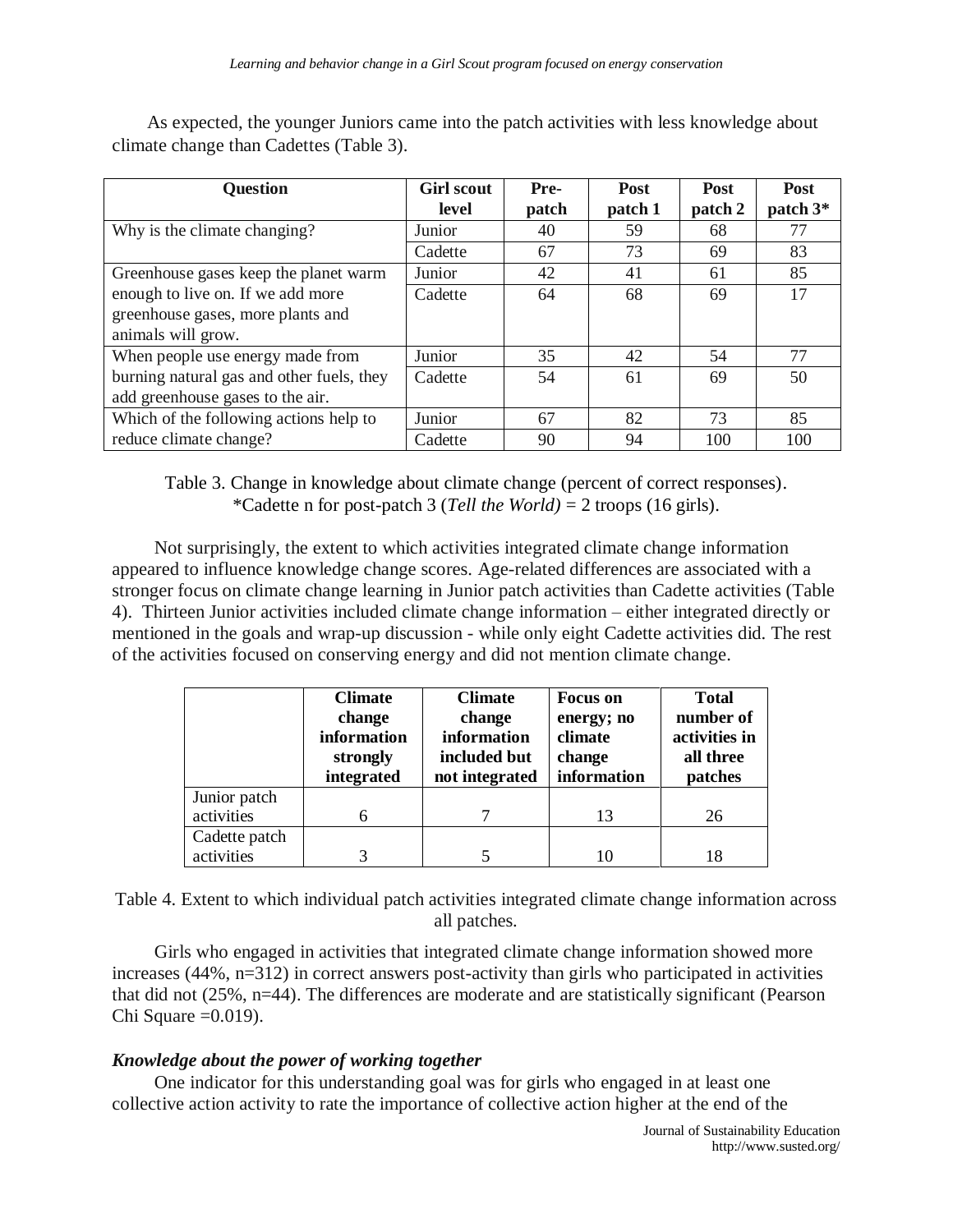program than at the start. Accordingly, we analyzed results for girls who only completed patch activities that focused on collective action. As a whole, girls' awareness and understanding of how working together to make small energy savings can have a large impact on climate change increased slightly but statistically significantly, as indicated by their ratings of the importance of collective action (Wilcoxon related sample signed-rank significant tests, n=356, p=0.028). In addition, both Junior and Cadette troop leaders felt that understanding the concept that small changes can have a big impact on the planet was one of the top three most significant areas of learning for their girls.

#### *Motivation*

We measure girls' level of motivation by means of their response to a likert-scale statement on how much they want to make a difference in climate change ("I really really want/Iwant/I sort of want/ I'm not sure if I want"). After one patch, the percentage of Juniors reporting that " I really really want" or "I want" dropped ten points from 85 to 75%, a significant difference (Wilcoxon related sample signed rank test, p=0.009). Cadettes showed no differences.

The level of participation in the energy challenge is also an indicator of motivation. Of the eleven Cadette troops (55%) that entered the Challenge, nine were not *required* by the specific patches they completed to enter data but they did nevertheless. Fifteen Junior troops (63%) entered the Challenge. Further, the reported level of participation is lower than it might have been if more Juniors had had access to the internet during troop time – these girls reported to their troops on paper.

In order to better understand motivation at home, we asked parents to report on girls' interest and motivation. They provided ample evidence that girls' interest in conserving energy increased. They reported that girls asked questions about energy bills, ways they could conserve energy at home, how much energy appliances used, and how to winterize the home. Parents also reported girls' increasing awareness about how much water was left running, unused electrical appliances or lights that were left on, or emissions occurring when idling the car. Some parents cited girls' increasing understanding of how energy use is linked to climate change and increasing interest in environmental stewardship overall. Examples included girls becoming interested in alternative energy sources like wind power, thinking about how transportation can occur without using gas, and talking about recycling and reducing product packaging.

### *Identity/Belief*

High proportions of both Juniors and Cadettes began their patch activities agreeing with a statement that "I can make a difference in reducing climate change." While the percentage of girls agreeing with this statement after completing the patch activities increased (79% pre vs. 89% post for Juniors; 89% pre vs. 93% post for Cadettes), the gains were not statistically significant.

To further measure shifts in girls' beliefs with regard to making a difference, surveys included four identity statements. Generally, a high proportion of girls began the program already envisioning themselves as being able to save energy (Tables 5). Post-patch outcomes were mixed. Both Juniors and Cadettes showed a statistically significant increase in "yes" responses after one patch, indicating an even stronger belief in their identity as energy conservers. For all other statements, Juniors showed statistically significant decreases in "yes" responses post-patch. Cadettes on the other hand showed statistically significant increases post-

Vol. 8, January 2015 ISSN: 2151-7452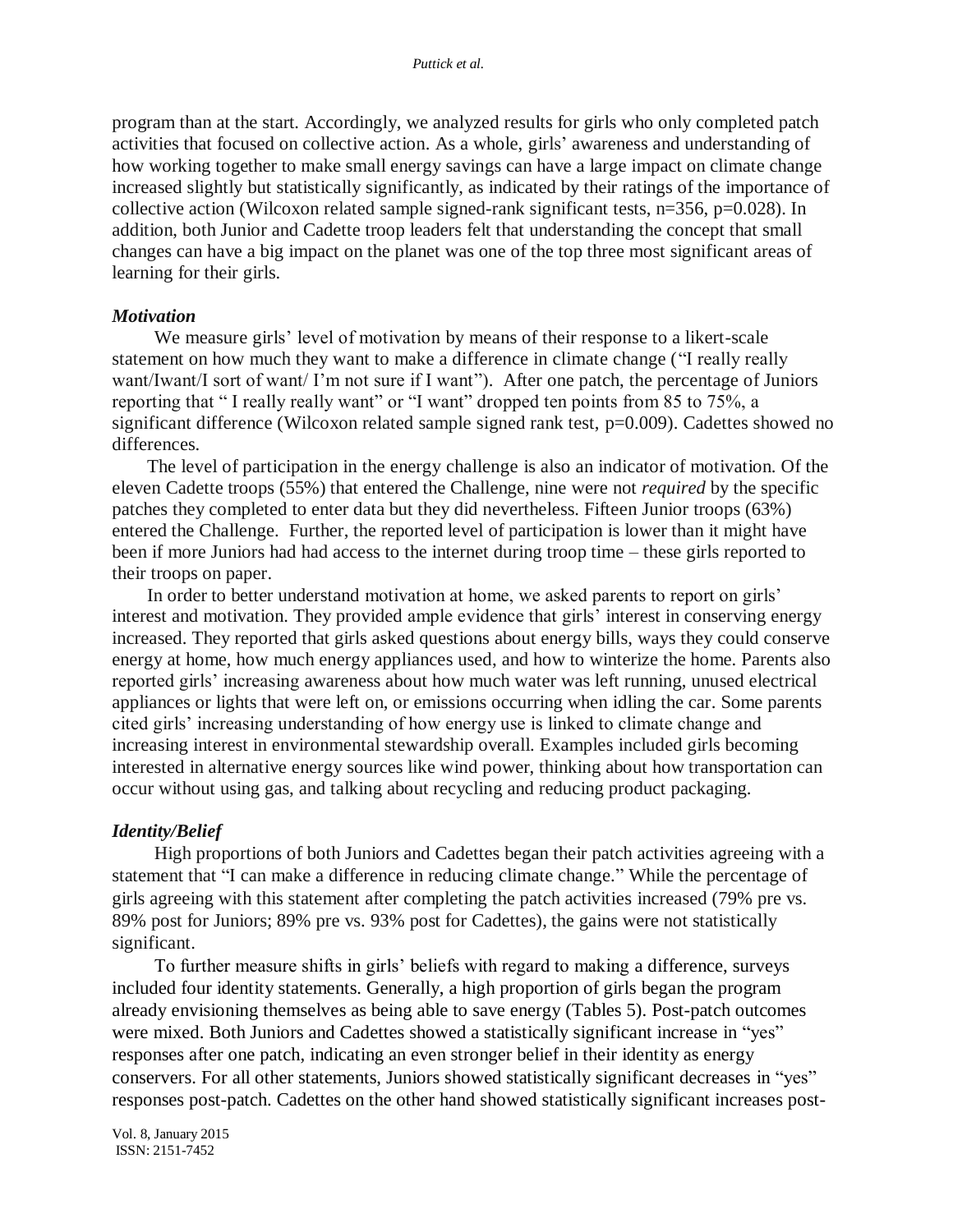patch on statements related to helping their troops save energy, but no differences to helping their family or their town save energy. Note that the significant result for Cadettes for the town statement was not due to an increase in "yes" responses, but to an increase in "no" responses.

|                                                                                                                              |      | <b>Juniors</b> |                |               |     | <b>Cadettes</b> |               |  |
|------------------------------------------------------------------------------------------------------------------------------|------|----------------|----------------|---------------|-----|-----------------|---------------|--|
|                                                                                                                              |      | <b>Yes</b>     | N <sub>0</sub> | <b>Unsure</b> | Yes | N <sub>0</sub>  | <b>Unsure</b> |  |
| I think of myself as someone                                                                                                 | Pre  | 80             | 6              | 14            | 81  | 5               | 14            |  |
| who can save energy myself. <sup>1</sup>                                                                                     | Post | 83             | 5              | 12            | 89  | 2               | 9             |  |
| I think of myself as someone                                                                                                 | Pre  | 86             | 4              | 10            | 79  | 6               | 15            |  |
| who can help my family save                                                                                                  | Post | 79             | 8              | 14            | 75  | 7               | 18            |  |
| energy.                                                                                                                      |      |                |                |               |     |                 |               |  |
| I think of myself as someone                                                                                                 | Pre  | 50             | 12             | 38            | 43  | 16              | 40            |  |
| who can help another troop                                                                                                   | Post | 41             | 26             | 32            | 54  | 13              | 32            |  |
| save energy.                                                                                                                 |      |                |                |               |     |                 |               |  |
| I think of myself as someone                                                                                                 | Pre  | 47             | 15             | 38            | 41  | 17              | 43            |  |
| who can help my town save                                                                                                    | Post | 34             | 32             | 35            | 39  | 26              | 36            |  |
| energy. <sup>4</sup>                                                                                                         |      |                |                |               |     |                 |               |  |
| Fisher's Exact Test for differences: pre- to post-patch Juniors: $n=234$ ; $1=0.011$ ,                                       |      |                |                |               |     |                 |               |  |
| $^{2}1=0.001$ , $^{3}1=0.000$ , $^{4}1=0.000$ Cadettes: n=121; $^{1}1=0.024$ , $^{2}1=0.540$ , $^{3}1=0.000$ , $^{4}1=0.000$ |      |                |                |               |     |                 |               |  |

Table 5. Girls' pre/post percent agreement with identity/belief statements with respect to saving energy.

### *Readiness to save energy*

Several statements measured how ready girls participating in GECCo were to save energy themselves (Table 6).

|      | I'm already doing | $\Gamma$ m ready to start   $\Gamma$ m thinking about<br>it, but not ready<br>vet | I'm not ready yet |
|------|-------------------|-----------------------------------------------------------------------------------|-------------------|
| Pre  |                   |                                                                                   |                   |
| Post |                   |                                                                                   |                   |

Table 6. Percent change in Juniors' readiness to save energy pre/post Patch 1 (n=235).

Juniors showed statistically significant increases in their individual readiness to save energy after one patch, but not on the other three statements (helping family, helping other troops, helping town). In addition to showing a significant increase in readiness to save energy themselves, Cadettes showed statistically significant increases in readiness to save energy themselves, and helping their family and another troop save energy, but not their town (Table 7).

|                                     |      | I'm already<br>doing it | I'm ready<br>to start | I'm thinking<br>about it, but<br>not ready yet | I'm not<br>ready<br>yet |
|-------------------------------------|------|-------------------------|-----------------------|------------------------------------------------|-------------------------|
| How ready Cadettes are to           | Pre  | 42                      | 38                    |                                                |                         |
| save energy themselves <sup>1</sup> | Post |                         | 25                    |                                                |                         |
| How ready Cadettes are to           | Pre  | 28                      | 47                    | 20                                             |                         |
| help their family save              | Post |                         | 36                    |                                                |                         |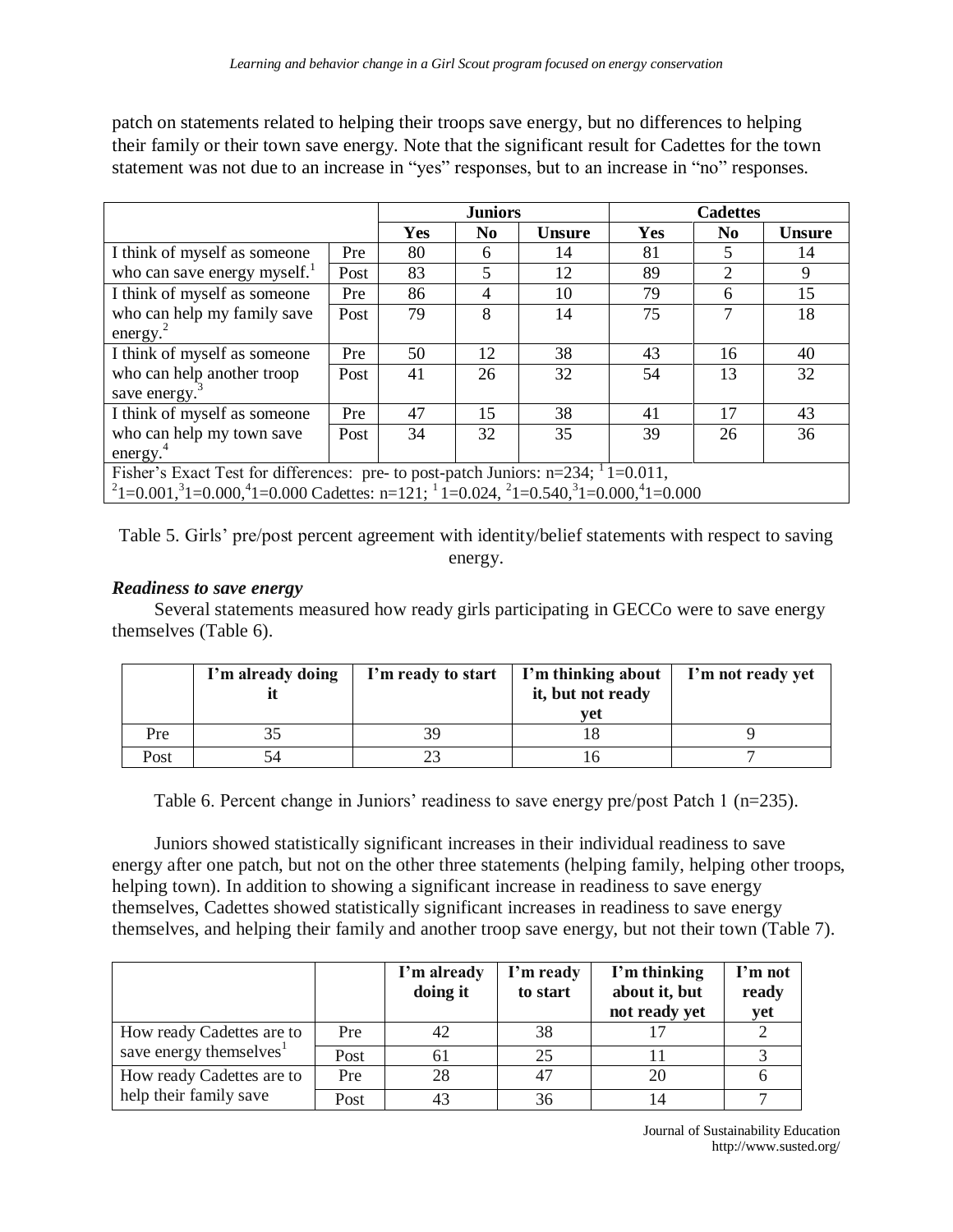| energy                                                                                                                                                            |      |    |    |    |    |  |
|-------------------------------------------------------------------------------------------------------------------------------------------------------------------|------|----|----|----|----|--|
| How ready Cadettes are to                                                                                                                                         | Pre  |    | 37 | 38 | 24 |  |
| help another troop save<br>energy <sup>3</sup>                                                                                                                    | Post | ┑  | 33 | 35 |    |  |
| How ready Cadettes are to                                                                                                                                         | Pre  |    | 32 | 26 | 35 |  |
| help their town save<br>energy <sup>4</sup>                                                                                                                       | Post | 18 | 22 | 26 | 33 |  |
| Wilcoxon related sample signed-rank significant tests for differences pre- to post-patch $\pm 0.003$ ,<br>$^{2}$ =0.013, <sup>3</sup> =0.000, <sup>4</sup> =0.090 |      |    |    |    |    |  |

|  | Table 7. Percent change in Cadettes' readiness to save energy $(n=121)$ . |
|--|---------------------------------------------------------------------------|
|--|---------------------------------------------------------------------------|

### *Intention to take action*

We included four statements to assess what girls were willing to do to conserve energy. These questions provide another measure of intended energy saving actions, a pre-cursor to action (Table 8). Baseline data showed a moderate level of readiness to engage in energy conservation; ratings after one patch indicated mixed results. Juniors showed statistically significant increases in their willingness to use less hot water while bathing, but showed a decrease in willingness to pass out information, and no differences for the other two statements. Cadettes showed statistically significant increases in their willingness to use less hot water while bathing and by riding the bus, but not in using less air conditioning or passing out energy conservation information.

|                                                                                                                                         |      | <b>Juniors</b> |            |            | <b>Cadettes</b> |            |         |
|-----------------------------------------------------------------------------------------------------------------------------------------|------|----------------|------------|------------|-----------------|------------|---------|
|                                                                                                                                         |      | Very/          | <b>Not</b> | Mostly/    | Very/           | <b>Not</b> | Mostly/ |
|                                                                                                                                         |      | mostly         | sure       | very false | mostly          | sure       | very    |
|                                                                                                                                         |      | true           |            |            | true            |            | false   |
| To save water, I would be                                                                                                               | Pre  | 67             | 20         | 13         | 66              | 15         | 20      |
| willing to use less water when                                                                                                          | Post | 75             | 15         | 10         | 81              | 12         | 8       |
| I bathe. $1$                                                                                                                            |      |                |            |            |                 |            |         |
| I would be willing to ride the                                                                                                          | Pre  | 42             | 27         | 32         | 64              | 22         | 14      |
| bus to more places in order to                                                                                                          | Post | 44             | 28         | 28         | 70              | 22         | 8       |
| reduce air pollution. <sup>2</sup>                                                                                                      |      |                |            |            |                 |            |         |
| I would be willing to save                                                                                                              | Pre  | 65             | 25         | 10         | 62              | 25         | 13      |
| energy by using less air                                                                                                                | Post | 62             | 24         | 13         | 68              | 19         | 13      |
| conditioning. $3$                                                                                                                       |      |                |            |            |                 |            |         |
| I would go house-to-house to                                                                                                            | Pre  | 41             | 35         | 24         | 34              | 28         | 38      |
| pass out information about                                                                                                              | Post | 20             | 30         | 40         | 29              | 36         | 35      |
| saving energy. <sup>4</sup>                                                                                                             |      |                |            |            |                 |            |         |
| Wilcoxon related sample signed-rank significant tests for differences pre- to post-patch Juniors: n=234;                                |      |                |            |            |                 |            |         |
| 1=0.042, $^{2}$ 1=0.132, $^{3}$ 1=0.299, $^{4}$ 1=0.000 Cadettes: n=121; $^{1}$ 1=0.000, $^{2}$ 1=0.018, $^{3}$ 1=0.593, $^{4}$ 1=0.920 |      |                |            |            |                 |            |         |

Table 8. Percent change in girls' intentions to save energy.

### *Taking action – Saving energy*

Overall, the largest impact of the GECCo patch activities appears to be an increase in energy conservation behaviors (Tables 9 and 10). We asked girls three questions about their actual energy saving actions before and after each patch. Both Juniors and Cadettes showed statistically significant increases in responses about turning off lights and talking with parents

Vol. 8, January 2015 ISSN: 2151-7452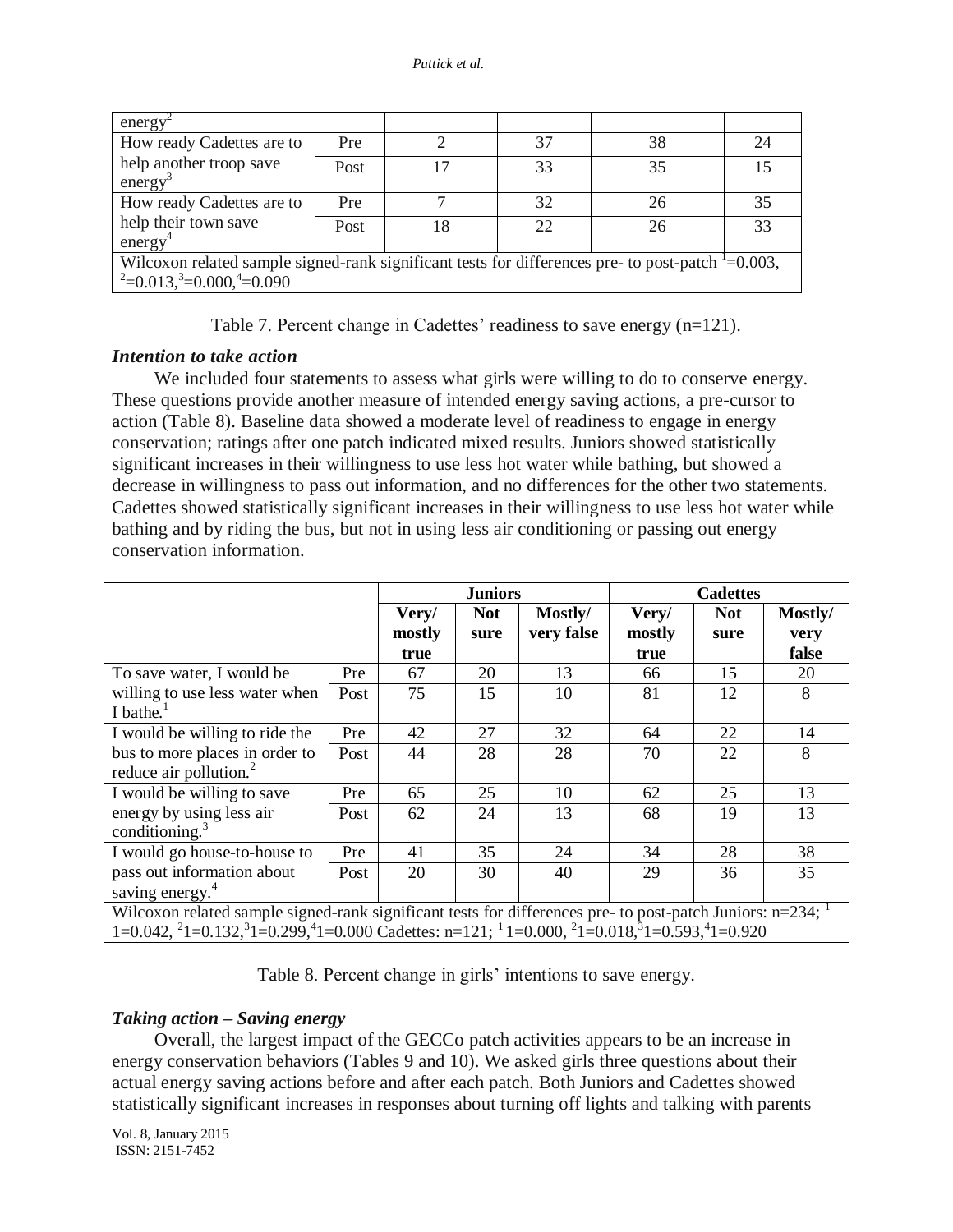about saving energy at home. There were no significant shifts in responses to turning off water. However, both Juniors and Cadettes reported high proportions of girls who were already engaging in this behavior prior to doing any GECCo patches.

|                                                                |      | Very or mostly<br>true                          | <b>Not</b><br>sure | <b>Mostly or</b><br>very false |
|----------------------------------------------------------------|------|-------------------------------------------------|--------------------|--------------------------------|
| I turn off the water in the sink while I brush my              | Pre  | 93                                              |                    |                                |
| teeth to conserve water. <sup>1</sup>                          | Post | 91                                              |                    |                                |
| To conserve energy, I turn off lights at home                  | Pre  | 84                                              | 10                 |                                |
| when they are not in use. $^{2}$                               | Post | 91                                              |                    |                                |
| I have talked with my parents about how to help                | Pre  | 35                                              | 26                 | 38                             |
| with saving energy. $3$                                        | Post | 48                                              | 21                 | 31                             |
| The related sample Wilcoxon signed-rank test for significance, |      | $1=0.470$ , $^{2}$ $1=0.004$ , $^{3}$ $1=0.001$ |                    |                                |

Table 9. Junior increase in energy conserving behaviors reported. (n=235)

|                                                                                                                                    |      | Very or mostly<br>true | <b>Not</b><br>sure | <b>Mostly or</b><br>very false |
|------------------------------------------------------------------------------------------------------------------------------------|------|------------------------|--------------------|--------------------------------|
| I turn off the water in the sink while I brush                                                                                     | Pre  | 92                     |                    |                                |
| my teeth to conserve water. <sup>1</sup>                                                                                           | Post | 94                     |                    |                                |
| To conserve energy, I turn off lights at                                                                                           | Pre  | 89                     |                    |                                |
| home when they are not in use. <sup>2</sup>                                                                                        | Post | 97                     |                    |                                |
| I have talked with my parents about how to                                                                                         | Pre  | 29                     | 25                 | 46                             |
| help with saving energy.                                                                                                           | Post | 50                     | 25                 | 25                             |
| The related sample Wilcoxon signed-rank test for significance, $\frac{1}{2}$ 1=0.173, $\frac{2}{2}$ 1=0.018, $\frac{3}{2}$ 1=0.000 |      |                        |                    |                                |

Table 10. Cadette increase in energy conserving behaviors reported. n=121.

Reporting energy savings online was another measure of girls' energy conserving behaviors. Girls over the course of the field test earned thousands of points towards their causes by saving energy through turning off electronics, conserving hot water, conserving heating or cooling energy, getting around using less energy, or sharing information with other people about how to save energy. The most points were earned by spreading the word about energy conservation (14,439 points), with turning off electronics (14,057 points) at a close second.

Data from parents/guardians about whether they observed increases in the girls' energy saving behaviors at home after patch participation confirmed the data from girls themselves (Table 11). From troop leader report in interviews and observations, we found that learning about "how" to conserve energy was another core asset of the GECCo program.

| To what extent has your child                           | No more    | More | <b>Not</b> |
|---------------------------------------------------------|------------|------|------------|
|                                                         | than usual |      | sure       |
| expressed more interest in finding ways to conserve     | 14         | 85   |            |
| energy since working on this GECCo patch?               |            |      |            |
| taken specific action to conserve energy since working  | 10         | 89   |            |
| on this GECCo patch?                                    |            |      |            |
| shared information with either you or someone in your   | 20         | 77   | 3          |
| household about conserving energy since working on this |            |      |            |
| GECCo Patch?                                            |            |      |            |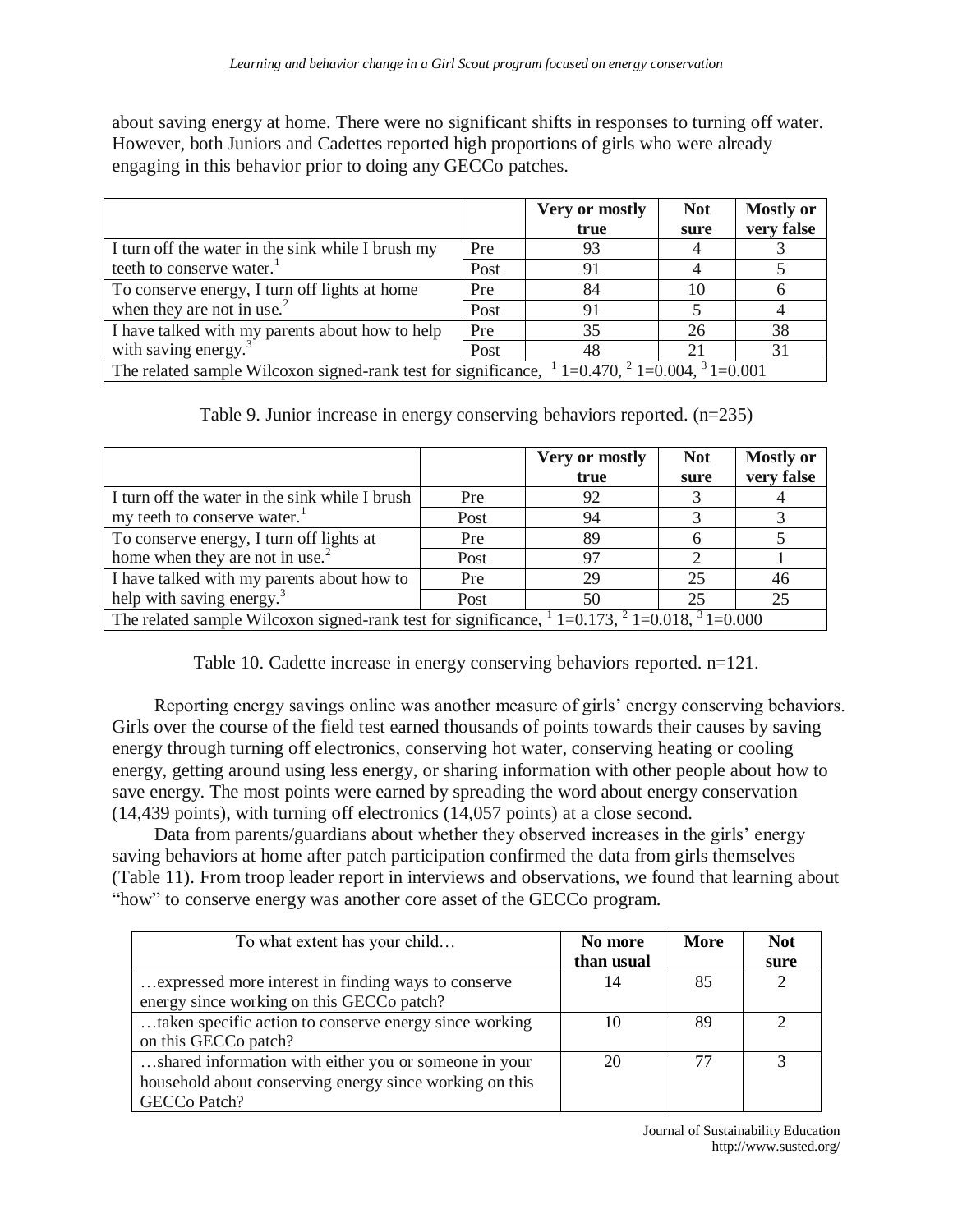Table 11. Parent report of the increase of energy saving behaviors (%) observed by them at home after their daughter's participation in GECCo activities.

We also observed ways experiential learning at troop meetings transferred into action at home. For instance, building a draft finder and finding drafts in the room combined with a craft project that empowered the girls to stop drafts was effective in helping them take action at home. At the next meeting, we heard that the girls, liking the gecko draft blockers they had made in troop time and wanting to use them, all found drafts at home and put their draft blockers to use.



Figure 4. A GECCo draft blocker.

Other activities resulted in information that moved girls to make some changes in their home energy use. For example, after investigating how much water comes out of a faucet in one minute, one troop talked about ways they could conserve water, and inspired girls to make reminders to shut faucets and make plans for where to hang them (e.g., bathroom door) so they could remember to save water "in the moment."

Some activities also helped girls reflect on what they personally were willing to do. "Down the Drain" resulted in girls examining their shower time, thinking about how much time they were willing to cut, and creating playlists to time shorter showers. The "Reminder Bracelet" activity resulted in many, but not all, girls saying they would use their bracelets to help start a conversation with others about conserving energy. Overall, the high energy and social interaction from the activities helped increase the intention and will to take action in the majority of troop members observed.

### *Taking action - Sending conservation messages*

Researchers assessed the general availability of computers and internet for GECCo activities when the troops signed up for the field test. Access during troop time was generally higher for Cadettes than Juniors – 90% of Cadette troops vs. slightly less than one-half of Junior troops. The most common way scouts shared energy conservation messages during the *Tell the World* patch was to talk with others (63% of Juniors 52% of Cadettes). Overall, the most popular technology-based activity involved the creation of a video, which involved a high level of social interaction to create, followed by email and texting (Table 12).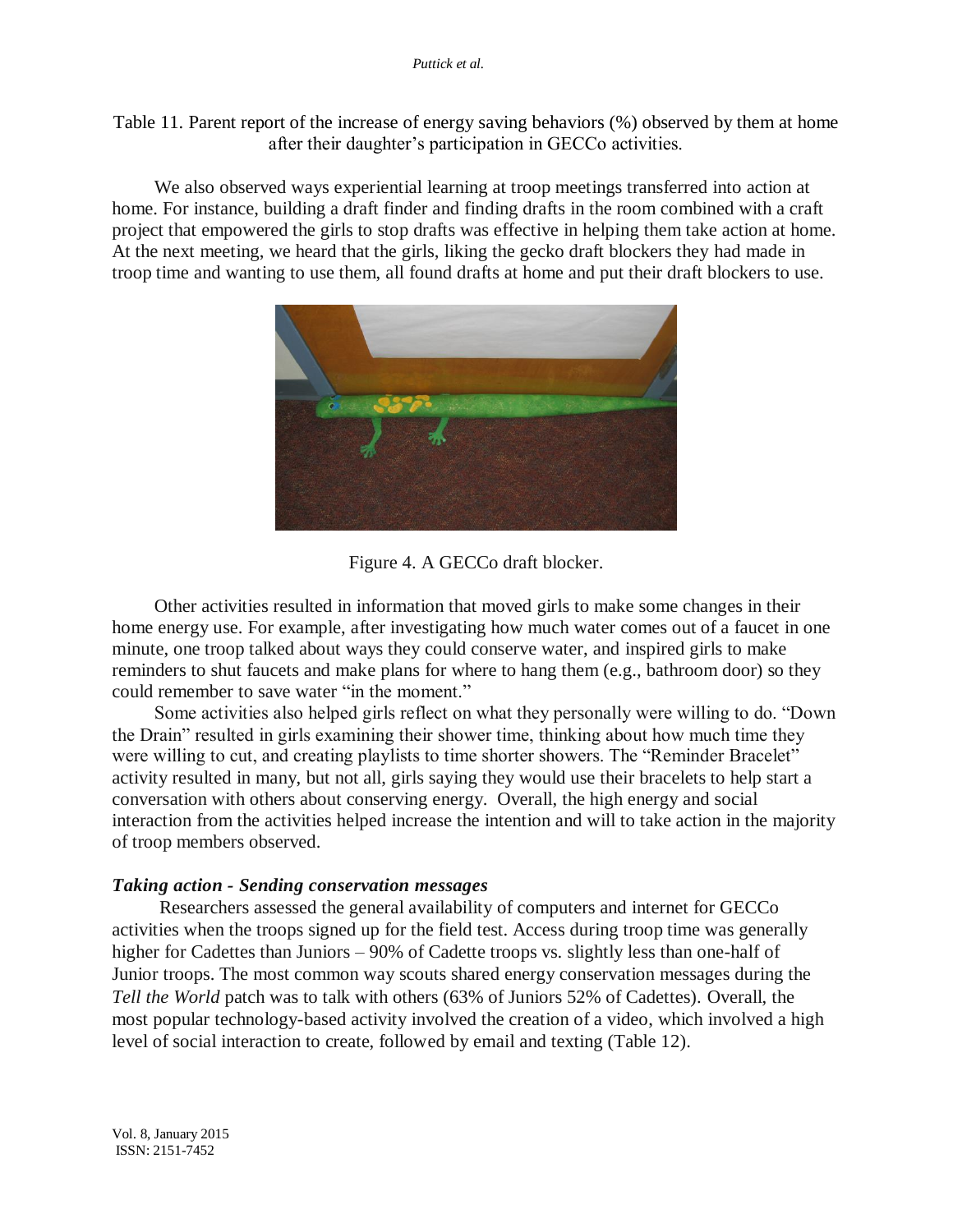| Mode          | <b>Percent</b> |
|---------------|----------------|
| Emails        | 30             |
| ECards        |                |
| Videos        | 70             |
| Animations    | 11             |
| Text messages | 26             |
| Powerpoint    |                |

Table 12. Modes of sharing energy conservation messages by Cadettes. (Total does not equal a hundred because girls created and sent up to three different products.)

All presentations contained unique ideas of how to communicate energy-saving messages, often around themes:

• One troop did a take-off of the well-known energizer bunny to create a bunny that focused on turning off electronics that were wasting energy rather than how long they could run.

• Two troops used "mother nature" or "daughter nature" roles to voice the environmental impact of energy use, while some troops exaggerated wasteful energy habits to point out how one can easily conserve energy by being mindful in everyday actions.

Only two troops made a connection to the environmental impact of energy use, and none to climate change, for example, stating that wasting energy would negatively impact gecko habitats, or driving cars "pollutes the air" and affects the survival of humans and animals. All but a few of the messages effectively communicated why the viewer should take the prescribed energy conservation action. Weaker messages had slight references to a high energy bill, failed to explain why the viewer should conserve energy beyond being wasteful, or failed to mention any reason to conserve energy at all. While some girls created very simple, effective messages, others wrote and acted out elaborate skits, or even wrote and sang their own song about conserving energy.

#### **Discussion**

Choice environments are notoriously difficult educational settings for which to design programs and, importantly, in which to assess effectiveness (for example, see discussion by Means, House and Llorente 2011). Thus, the "enacted" curriculum in informal learning settings usually differs in often surprising ways from the developers' intentions. The GECCo program was no different. Troops differed in size, had unpredictable scheduling and levels of attendance, and variable levels of troop leader skill and style in facilitation. Further, due to the informal and variable nature of the troops, several factors affected our ability to assess the effects of the patch activities. Girls were free to choose patches, or patch activities within patches, and how many patches to complete. In addition, observations revealed varying troop leader facilitation styles and skill levels and likely affected the ways girls experienced activities. However, the large sample of girls that we were able to recruit for participation in the study mitigates the high level of variability due to these contextual factors.

We believe that several factors in the design of our program contributed to its success. These included i) the integration of climate change information into key elements of the program, for Juniors at least, ii) stressing the importance of collective action, iii) opportunities for handson learning, iv) an emphasis on empowerment to take action, and v) eliciting social norms.

It is noteworthy that despite relatively small exposure (typically 2 hours plus some small additional time at home), Juniors' level of knowledge about climate change increased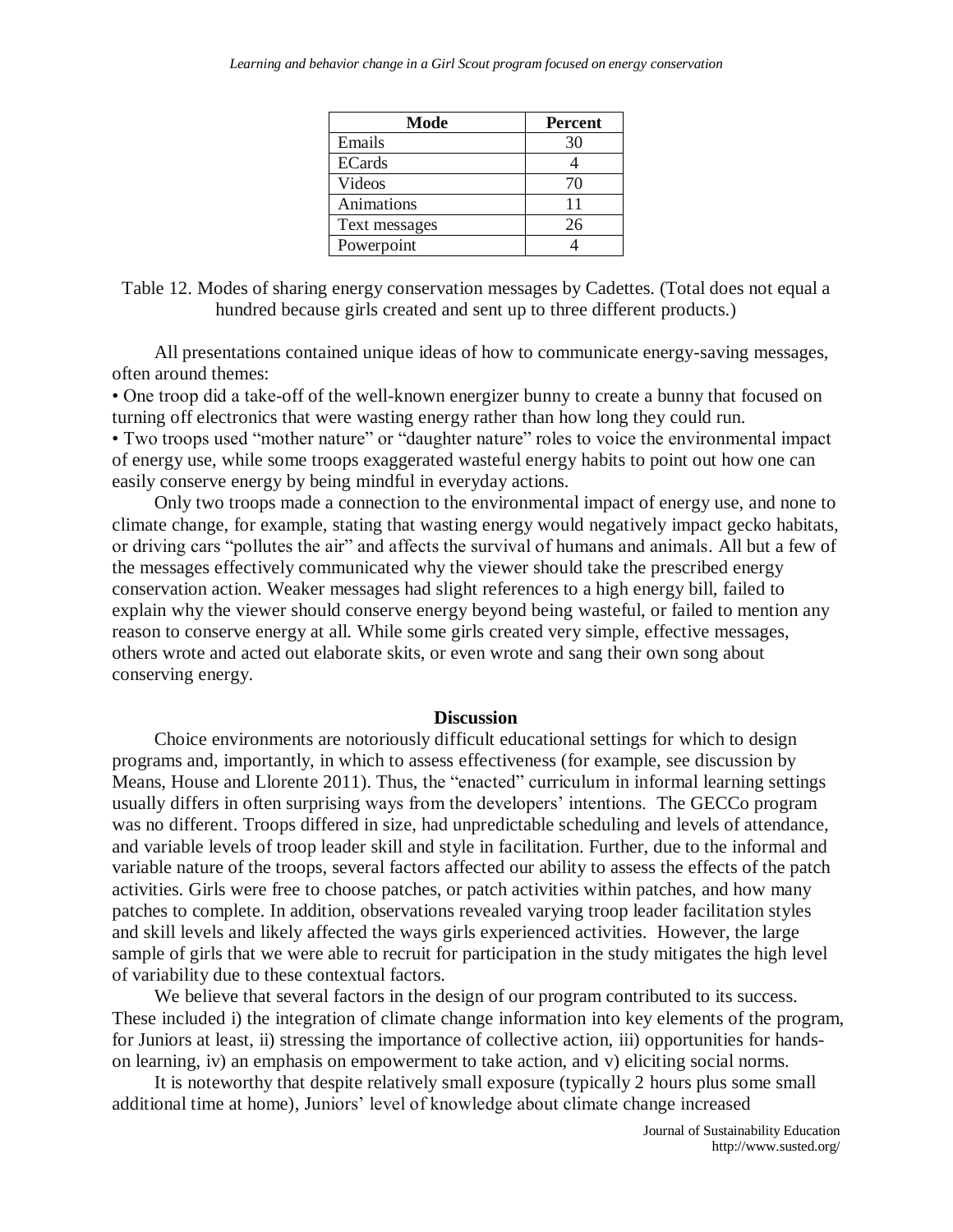#### *Puttick et al.*

significantly, while Cadettes, who entered the program with a high level of knowledge initially nevertheless showed an increased trend in their scores, albeit not a significant one. Knowledge gains are especially noteworthy because troop leaders frequently did not introduce climate change as the motivating context for patch activities. For those activities in which climate change was an integral part, there were higher knowledge gains on the related questions in the survey.

Baseline data revealed that girls did not understand the connection between their own energy use and climate change. Therefore, one goal of the program was to integrate some basic information about climate change into the program to motivate learning about energy conervation, and to motivate action (Saunders 2003, Brook and Clayton 2005) to address it. The percentage of girls who understood the connection between their own energy use and climate change after participation increased among Juniors by 15% and among Cadettes by 10%, which suggests that this approach was effective. Demeo, Feldman and Peterson (2013) advocate the integration of energy education with education about ecology and the environment as an effective model for education about energy, though the positive outcomes they report are informal. Our findings suggest that more research will confirm the effectiveness and utility of this approach in supporting energy education.

Taken together, our knowledge and behavior findings both seem to confirm the suggestion that educating young people about climate change from perspectives of empowerment to take action (Doherty and Clayton 2011) – in this case by learning how energy is used and learning how to save it - is an effective strategy. Further, our findings affirm Goddard's view (2001) that collective action is a construct that can play a valuable role in supporting the achievement of young people. We believe that a focus on the importance of individual action and the significance of collective efforts empowered the girls to take action. This was confirmed by troop leaders, who rated this as a significant area of learning for girls.

The program also affirms the power of experiential learning to affect attitudes and behavior (Guiney and Oberhauser 2009). Thus, hands on activities during troop time translated into changed motivation and behavior to bring about several actions at home. Girls talked to family members about saving energy, changed behavior to save energy themselves, and posted reminders about the house to engage the whole family in their efforts. Some girls also chose to make presentations to the youngest girl scouts, and over half of all participating troops "spread the word" about saving energy through other means, for example through public displays such as chalking messages on sidewalks or creating banners, or creating videos that they posted on YouTube. In addition, the extent to which both Juniors and Cadettes attempted to enlist others in their efforts to save energy through their outreach efforts seems to affirm a sense of empowerment (NRC 2011, Koger and Winter, AMA 2009), though results were mixed with respect to our measures of motivation and self-efficacy, at least for Juniors. Since Cadettes showed no differences in reported levels of motivation, we conjecture that the reported drop in this affective dimension may be developmental; we discuss this possibility further below.

We believe that the success of the Energy Challenge and the high numbers of conservation messages communicated by girls is indicative to the power of social norms (Nolan et al. 2008), especially those related to Girl Scout norms, namely, social identity, collaboration, and caring for the environment (Puttick and Bernstein 2014). These findings suggest that explicit appeal to social norms can enhance the effectiveness of behavior change programs, as others have also found (e.g., Perkins et al. 2011, Bernedo, Ferraro and Price 2014).

By examining at least some of the dimensions of behavior change, for example, gathering data on knowledge, motivation to change, identity, intention to act and making a commitment to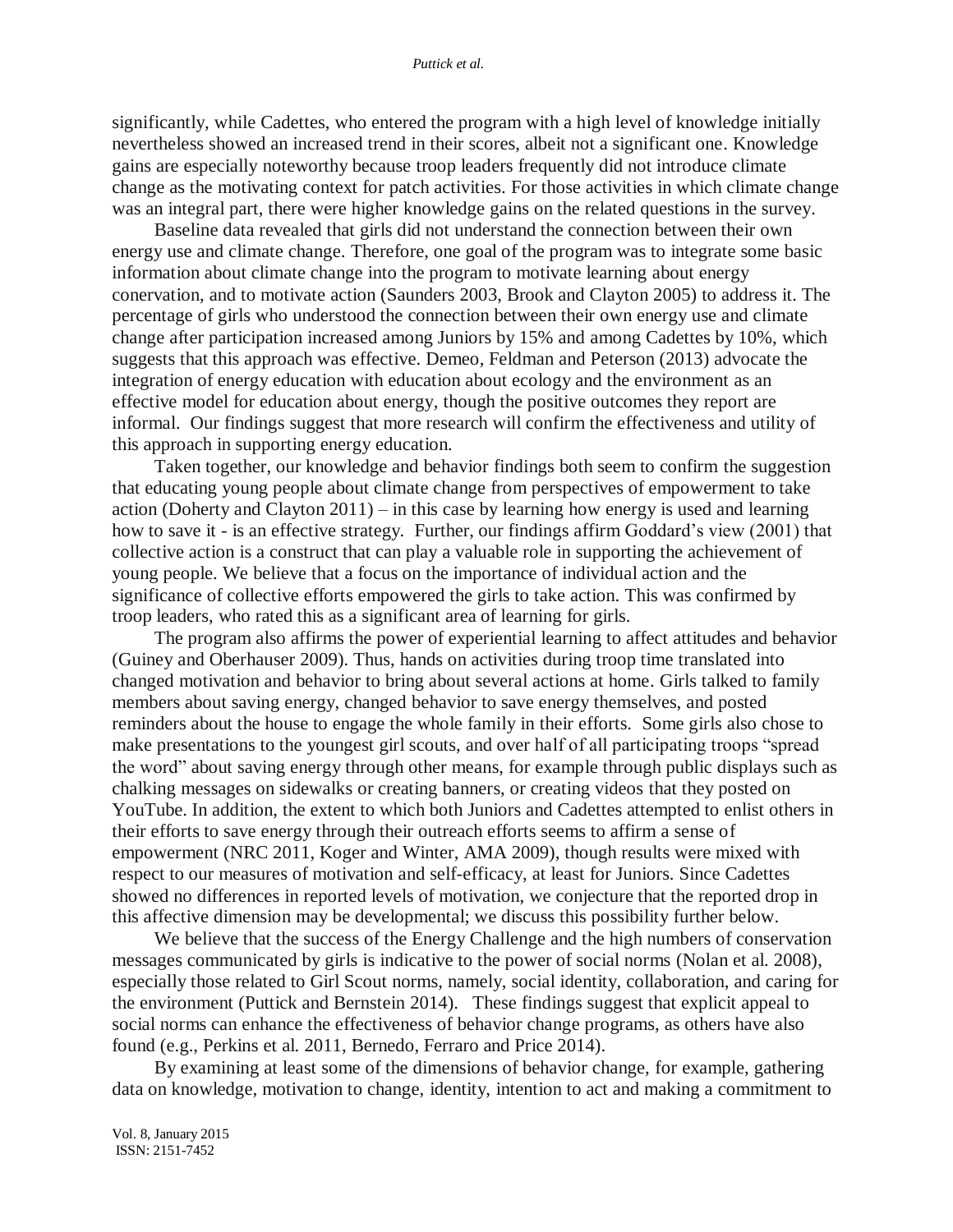act (Prochaska et al. 1997), we can identify the strengths and weaknesses that may impact girls' long-term behavior change. Our findings show that the program had a measurable impact on motivation, readiness to act and self-efficacy. It appears that program activities helped many girls move from 'readiness' to 'action' stage; after completing one patch, the proportion of girls who said they were 'already saving energy' increased from a third to a half.

As far as the predictive value of behavior change models goes, our goal was not to model behavior change but rather to build on these constructs to develop the program. For example, we evoked self-efficacy, a core value of Girl Scouts in general, through education about the power of collective action. The patches also stressed the importance of making pledges, another core Girl Scout value, which we conjecture helped move the girls from 'readiness' to 'action.' The utility of behavior change models is in predicting how long behavior change will be sustained (Prochaska et al.1997). From our findings, we cannot predict how long girls' conservation efforts will last. However, outcomes do suggest that a promising approach for a behavior change program is to take at least some of the individual constructs into account during development of the program. Our study was limited to the time period during which the program was conducted; follow-up research to determine the impact of the program after a 6-month period would have strengthened the study considerably.

Our findings emphasize the important role that maturational development played in influencing the motivation, readiness to act, and self-efficacy of Juniors compared with Cadettes, not surprising since self-efficacy and identity are quite plastic during adolescence, as discussed for example by Tsang, Hui and Law (2012a, b). The Cadette girls were developmentally more ready than the Juniors to help others shift their behaviors. Results showed that the patch activities expanded the Cadettes perceived sphere of influence, while it contracted the Juniors' perceived sphere of influence. For example, while Juniors increased their personal effectiveness in saving energy, their self-reported readiness to "go house-to-house" to share information about energy conservation dropped after completion of the program. This suggests that Juniors' sense of identity may still be forming, which may cause them to mis-judge ratings until they have enough experience to answer in a way that is more aligned with their reality. However, since we were not able to follow up this finding in this study, further interpretation would be speculative.

The differences between Juniors and Cadettes illuminate how developmental differences may be seen when using adult-tested behavior change models and constructs for youth. Young people may not respond in the same ways to behavior change interventions due to these differences. While we are unable to fully explain the effects of age, it is worth pointing out that the constructs developed for adult behavioral change models may need to be adapted to guide future behavioral research studies for youth.

Since climate change content was integrated at different levels in different patches, small revisions of the patch requirements and program materials would increase learning around climate change across the patches and Girl Scout levels. For example, most information exchanges around climate change were observed during the Energy Challenge discussions. Therefore, the Challenge could be revised to more explicitly incorporate key climate change learning points. In addition, the Energy Challenge could be required for all patches, not just for Junior patches, to maintain consistent access of climate change information across all patches. Strengthening this component of the program would not only have raised girls' knowledge, but it would also have helped them justify their actions and communicate more effectively why others should join them in conserving energy.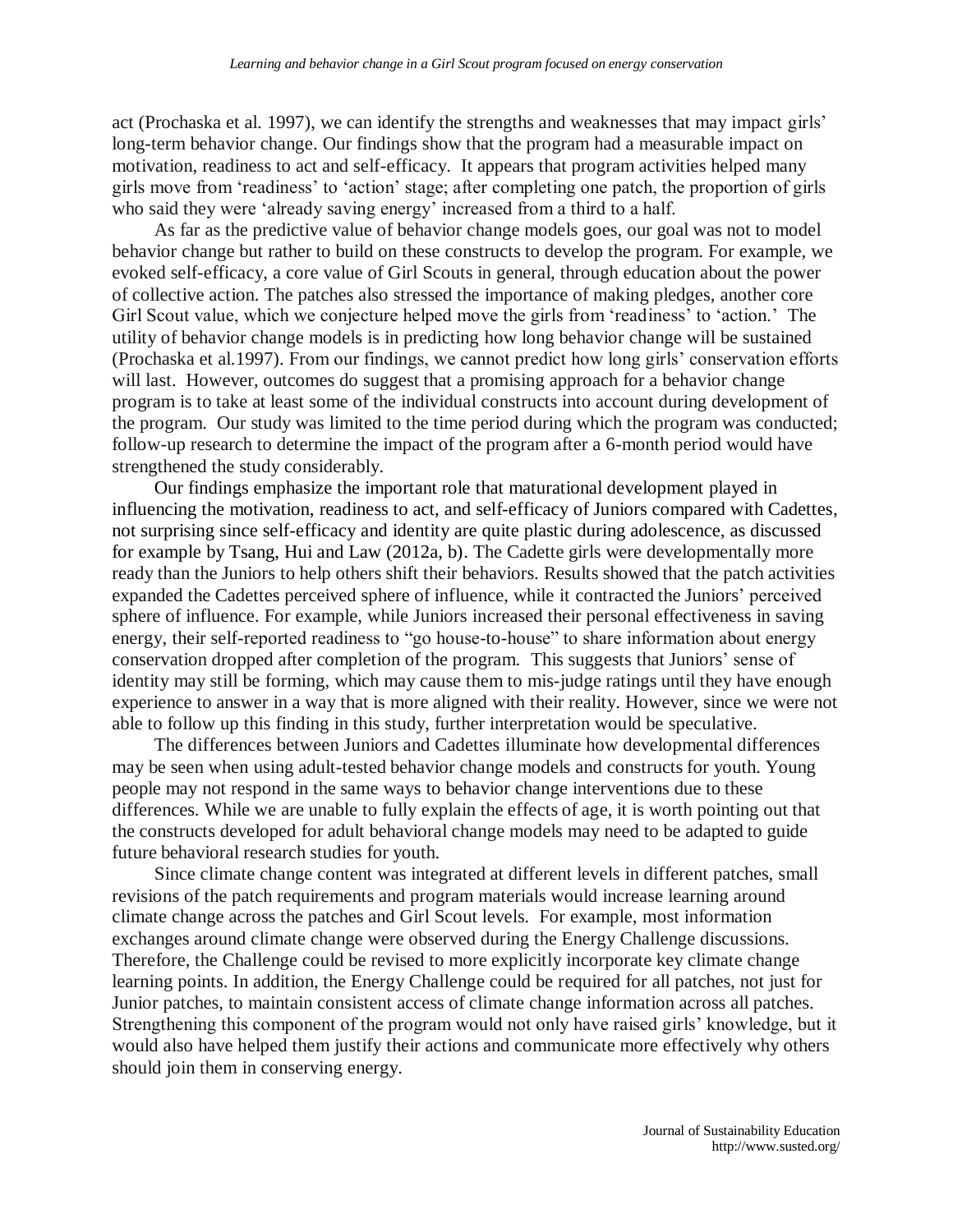In addition, professional development could further improve the effectiveness of the program. At least some of the program's efficacy in learning can be attributed to the troop leader's facilitation skills and perceptions. Events with trained facilitators mentoring the girls through activities would be one way to overcome troop leader differences, and some form of troop leader training would be another.

Finally, we believe that the program has relevance for formal educational settings, especially since program activities are carefully aligned with the NGSS. The U2CC card game in the Power Down patch is an engaging tool for teaching students about how their own energy use is connected to climate change through the electricity supply chain from appliance to carbon dioxide generation. For younger students, two activities involve movement - Jumping Jack Fuel is an activity that focuses on fuel consumption and fuel efficiency, and Fuel Stomp Theater focuses on differentiating fossil and renewable sources of energy. There are several creative artsrelated activities for raising public awareness (e.g., Wind Words in Power Down, Chalk-A-Walk in Travelin' Green) or for creating conservation reminders (e.g., Remind-Me Bracelets in Going Green and Green-Saver in Power Down). Carbon Balance Mobile and  $CO<sub>2</sub>$  Race, both in Be Cool, are modeling activities that focus on different aspects of the carbon cycle. Last, examples of relevant science investigations include Watts It Take in Power Down, measuring the wattage required by different small appliances, and Sunny Side Up in Be Cool, measuring how passive solar heating works at home. School programs are common that engage elementary and middle school students in campaigns related to energy conservation. For example, students may conduct energy audits, create awareness campaigns for the school community, or research and make recommendations for school-wide "green energy" implementation. Although designed for informal learning, GECCo activities could enhance student engagement and learning if used to supplement such school-based programs.

#### **Acknowledgments**

We acknowledge the skill and creativity of Teon Edwards and Meaghan Donovan who developed the activities. Marian Grogan, project director, and Rachel Hayes, research assistant, kept the project on track, freeing developers and researchers to focus on implementation research. Polly Hubbard, formative evaluator, contributed not only evaluation findings but also creative recommendations to improve the program. Joan Reilly, co-Principal Investigator at Girl Scouts of Eastern Massachusetts, advised us on all aspects of development and implementation, and successfully recruited participating troops. Our advisory board gave invaluable guidance in the beginning stages of the project: Scot Osterweil, Eric Klopfer, Eric Davidson, Carol Saunders, Scot Traylor, Cleti Cervoni, Shaileen Pokress and Joe Hackler. The National Science Foundation provided funding under grant #DRL-0813434. Any opinions, findings, and conclusions or recommendations expressed in this article are those of the authors and do not necessarily reflect the views of the National Science Foundation. Any correspondence about this article should be addressed to the Principal Investigator, Gillian Puttick, gilly\_puttick@terc.edu.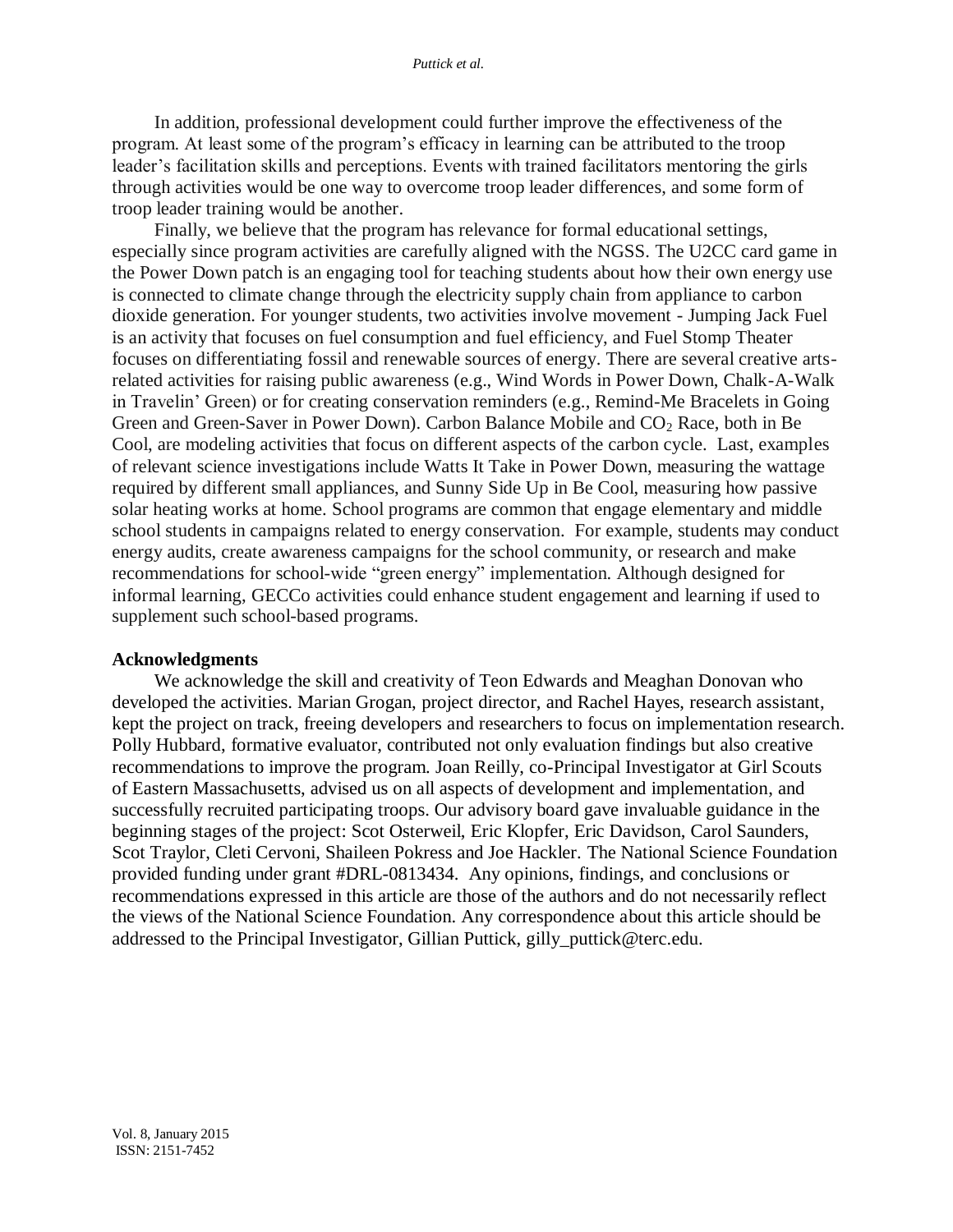#### **References**

- Abrahamse, W., Steg, L., Vlek, C. and Rothengatter, T. (2005). A review of intervention studies aimed at household energy conservation. Journal of Environmental Psychology 25, 273-291.
- Achieve (2013). Next Generation Science Standards. Achieve.org.
- Ajzen, I. (1991). The theory of planned behavior. Organizational Behavior and Human Decision Processes, 50, 179–211.
- American Psychology Association. (2009). Psychology and global climate change: Addressing a multifaceted phenomenon and set of challenges. [http://www.apa.org/science/climate](http://www.apa.org/science/climate-change)[change](http://www.apa.org/science/climate-change) accessed August 2011.
- Bateson, M. (2007). Education for social responsibility, In Creating a Climate for Change, Moser, S. and Dilling, L (eds) pp. 281-291 , Cambridge UK: Cambridge University Press.
- Bell, P., Lewenstein, B., Shouse, A.W. & Feder, M.A. (Eds.) (2009). Learning science in informal environments: People, places, and pursuits. Washington, D.C.: The National Academies Press.
- Bernedo, M., Ferraro, P. and Price, M. (2014). The Persistent Impacts of Norm-Based Messaging and Their Implications for Water Conservation. Journal of Consumer Policy 37, 437-452
- Britner, S. L. (2002). Environmental ethics in middle school students: Analysis of the moral orientation of student responses to environment dilemmas. Research in Middle Level Education Online, 26(1).

<http://www.nmsa.org/Publications/RMLEOnline/tabid/101/Default.aspx> accessed Aug 2011.

- Brook, A. & Clayton, S. (2005). Can Psychology Help Save the World? A Model for Conservation Psychology. Analyses of Social Issues and Public Policy, 5, 87–102.
- Dauer, J., Miller, H. & Anderson, C. W. (2014). Conservation of energy: An analytical tool for student accounts of carbon-transforming processes. In R. Chen, A. Eisenkraft, D. Fortus, J. Krajcik, K. Neumann & A. Scheff (Eds.), Teaching and Learning of Energy in K-12 Education. New York: Springer, pgs 47-61.
- Dauer, J., Miller, H., and Anderson, C.W. (2013). Students' inquiry and argumentation about carbon transforming processes, National Association for Research in Science Teaching, Rio Grande, Puerto Rico, April 2013.
- Demeo, A., Feldman, D. and Peterson, M. (2013). A human ecological approach to energy literacy through hands-on projects: An essential component of effectively addressing climate change. Journal of Sustainability Education, 4.
- DOE. (2013). Energy 101 Science, Technology, and Society. United States Department of Energy, Office of Energy Efficiency & Renewable Energy. <http://www.eesi.org/files/Energy-101-Course-Framework-Summary.pdf> accessed Jun 2014.
- DeWaters, J. E., & Powers, S. E. (2011). Energy literacy of secondary students in New York State (USA): A measure of knowledge, affect, and behavior. Energy Policy, 39, 1699–1710.
- DeWaters, J. and Powers, S. (2006) "WIP: [A Pilot Study to Assess the Impact of a Special](http://www.clarkson.edu/cses/research/pdf3.pdf)  [Topics Energy Module on Improving Energy Literacy of](http://www.clarkson.edu/cses/research/pdf3.pdf) High School Youth." In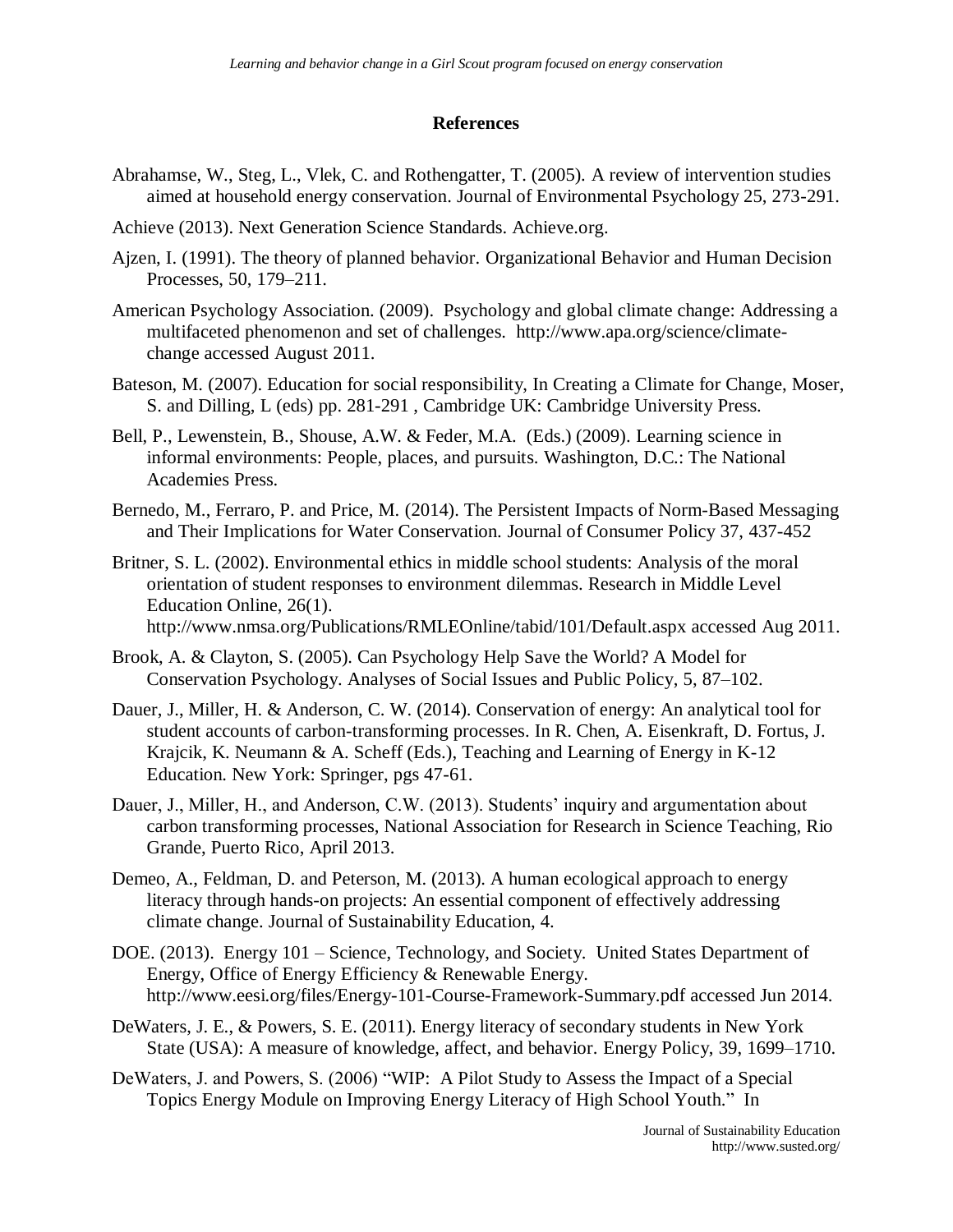Proceedings of the 36th ASEE/IEE Frontiers in Education Conference, San Diego, CA, October 28-31, 2006.

- Dietz, T., Gardner, G., Gilligan, J., Stern, P. and Vandenbergh, M. (2009). Household actions can provide a behavioral wedge to rapidly reduce US carbon emissions. Proceedings of the National Academy of Sciences, 106, 18452–18456, doi: 10.1073/pnas.0908738106
- Doherty, T. and Clayton, S. (2011). The psychological impacts of global climate change. American Psychologist, 66, 265–276.
- Duschl, R.A., H. A. Schweingruber, and A. W. Shouse (eds). (2007) Taking science to school: learning and teaching science in grades K-8. Washington, D.C.: National Academies Press.
- Falk, J.H.; Reinhard, E.M.; Vernon, C.L.; Bronnenkant, K.; Deans, N.L.; Heimlich, J.E., (2007). Why Zoos & Aquariums Matter: Assessing the Impact of a Visit. Silver Spring, MD: Association of Zoos & Aquariums.
- Gautier, C., and Rebich, S. 2005. The use of a mock environmental summit to support learning about global climate change. Journal of Geoscience Education, 53:5-16.
- Goddard, R. D. (2001). Collective efficacy: A neglected construct in the study of schools and student achievement. Journal of Educational Psychology, 93, 467–476.
- Greene, J.C., Caracelli, V.J. and Graham, W.F. (1989) Towards a conceptual framework for mixed-method evaluation designs. Educational Evaluation and policy analysis, 11: 255.
- Grotzer, T., and Lincoln, R. 2007. Educating for "Intelligent Environmental Action" in an Age of Global Warming. In Creating a Climate for Change, Moser, S. and Dilling, L (eds) pp. 266-280, Cambridge UK: Cambridge University Press.
- Guiney and Oberhauser (2009) Conservation volunteers' connection to nature. Ecopyschology 1, 187-197.
- Holthuis, N., Lotan, R., Saltzman, J., Mastrandrea, M., Gray, S., Bofferding, L. and Sullivan. S. (2012). The Stanford Global Climate Change Education Project: Classroom Implementation, Student Achievement, and Project Evaluation. Paper presented at AERA, Vancouver, April 2012.
- James, E.O., Robinson, M. and Powell, R. (1994). Beyond STS: An Energy Education Curriculum Context for the 21st Century. Journal of Science Teacher Education 5, 6-14.
- Kolmus, A., & Agyeman, J. (2002). Mind the gap: Why do people act environmentally and what are the barriers to pro-environmental behavior? Environmental Education Research, 8(3), 239–260.
- Kuhn, L. & Reiser, B. (2006, April). Structuring activities to foster argumentative discourse. Paper presented at the annual meeting of the AERA, San Francisco, CA.
- Leiserowitz, A.A. (2005) American risk perceptions: is climate change dangerous? Risk Analysis 25, 1433-1442.
- McCaffrey, M. S., and Buhr, S.M. 2008. Clarifying climate confusion: Addressing systematic holes, cognitive gaps, and misconceptions through climate literacy. Physical Geography, 29: 512–518.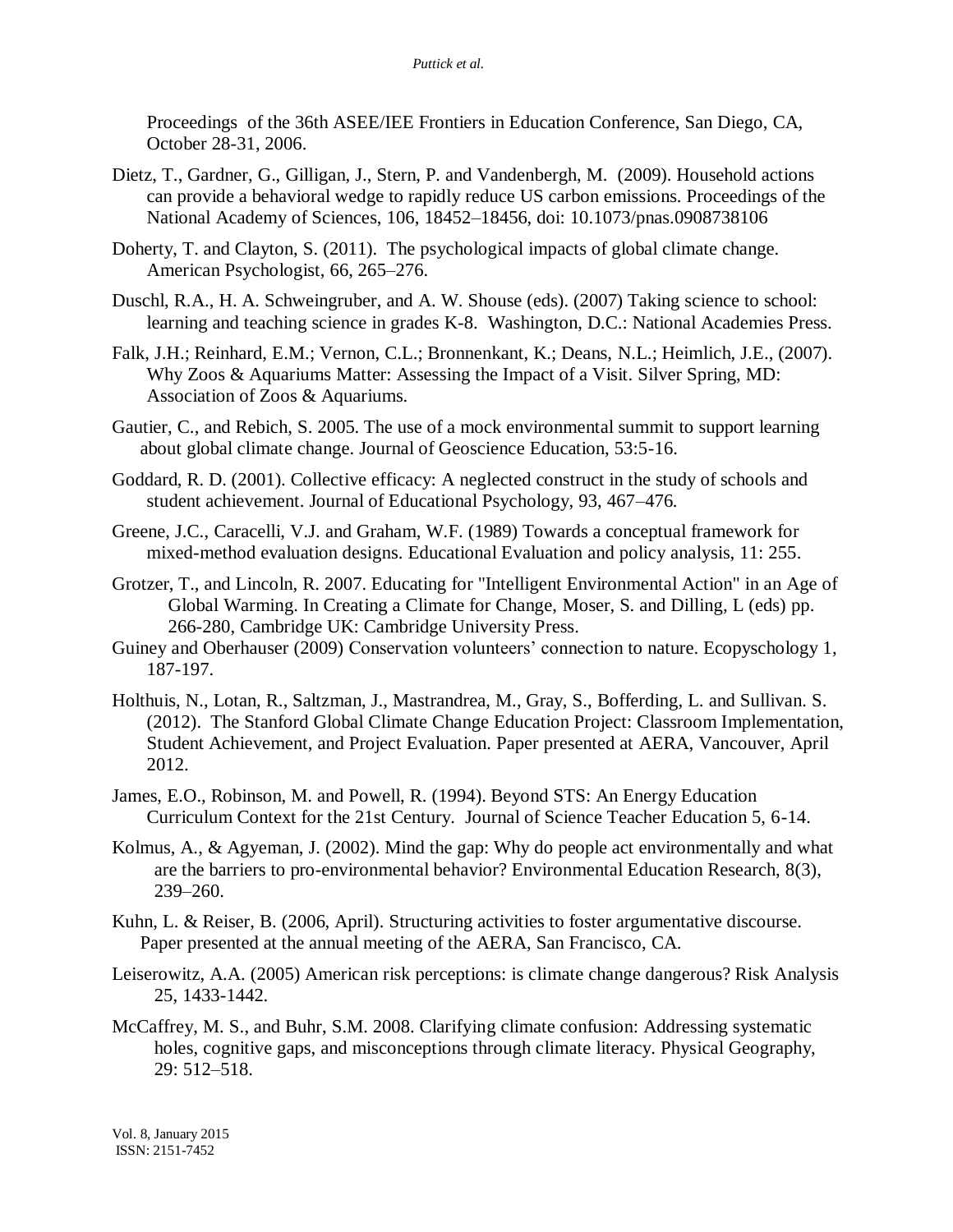- Means, B., House, A. and Llorente, C. (2011). Challenges in designing and conducting research on afterschool programs. Paper presented at AERA, New Orleans LA, April 2011.
- Moser, S.C. and L. Dilling (eds) (2007). Creating a Climate for Change: Communicating Climate Change and Facilitating Social Change. Cambridge, UK: Cambridge University Press.
- National Research Council. (2010). Limiting the magnitude of climate change. Washington DC: National Academies Press.
- NEETF (2012). Americans' Low "Energy IQ:" A Risk to Our Energy Future/Why America Needs a RefresherCourse on Energy , in 10th National Report Card: Energy Knowledge, Attitudes, and Behavior , N.E.E.T. Foundation, Editor. Washington DC: NEETF.
- Nigbur, D., Lyons, E., & Uzzell, D. (2010). Attitudes, norms, identity and environmental behavior: Using an expanded theory of planned behaviour to predict participation in a kerbside recycling programme. British Journal of Social Psychology, 49, 259-284.
- Nolan, J.M., Schultz, P.W., Caildini, R.B., Goldstein, N.J., & Griskevicius, V. (2008). Normative social influence is under-detected. Personality and Social Psychology Bulletin, 34, 913-923.
- Osbaldiston, R. and Schott, J. (2012). Environmental Sustainability and Behavioral Science: Meta-analysis of proenvironmental behavior experiments. Environment and Behavior 44, 257-299.
- Perkins, H.W., Craig, D.W., & Perkins, J.M. (2011). Using social norms to reduce bullying: A research intervention among adolescents in five middle schools. Group Processes & Intergroup Relations, 1-20.
- Prochaska, J.O., Redding, C.A., Evers, K.E. (1997) Transtheoretical model and Stages of change. Pp. 60-84 in Glanz, K, Lewis, F.M and Rimer, B.K. (Eds). Health behavior and health education theory, research and practice. San Francisco CA: Jossey Bass.
- Puttick, G. and Bernstein, D. (2014). Seeding social norms about energy conservation among girl scouts. Applied Environmental Education and Communication 13 (4).
- Rabkin, S. and Gershon, D. (2007). Changing the world one household at a time: Portland's 30 day program to lose 5,000 pounds. In Creating a Climate for Change, Moser, S. and Dilling, L (eds) pp. 292-302, Cambridge UK: Cambridge University Press.
- Saunders, C. (2003) The emerging field of conservation psychology. Human Ecology review 10, 137-149.
- Schultz, P.W., Nolan, J.M., Cialdini, R.B., Goldstein, N.J., & Griskevicius, V. (2007). The constructive, destructive, and reconstructive power of social norms. Psychological Science, 18(5), 429-434.
- Sell, K., Herbert, B., Stuessy, C., and Schielack, J. 2006. Supporting student conceptual model development of complex earth systems through the use of multiple representations and inquiry. Journal of Geoscience Education, 54:396-407.
- Southwell, B. G., Murphy, J. J., DeWaters, J. E., & LeBaron, P. A. (2012). Americans' perceived and actual understanding of energy (RTI Press peer-reviewed publication No. RR-0018- 1208). Research Triangle Park, NC: RTI Press.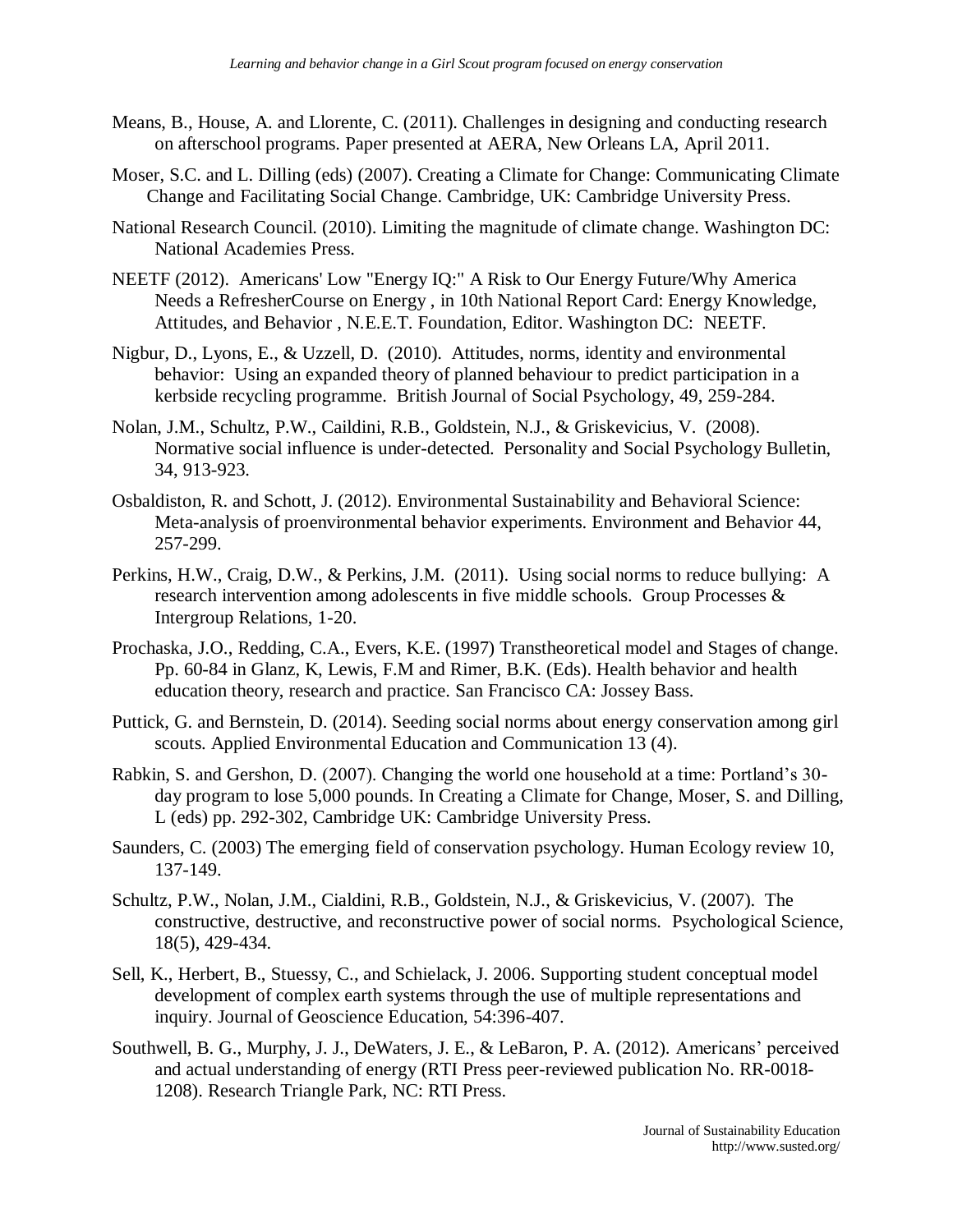- Thogersen, J., and Olander, F. (2003). Spillover of environment-friendly consumer behaviour. Journal of Environmental Psychology, 23, 225-236.
- Tsang, S., Hui, E. and Law, B. (2012a). Positive identity as a Positive Youth Development Construct: A Conceptual Review. The Scientific World Journal, 2012, doi:10.1100/2012/529691
- Tsang, S., Hui, E. and Law, B. (2012b). Self-Efficacy as a Positive Youth Development Construct: A Conceptual Review. The Scientific World Journal, 2012, doi:10.1100/2012/452327